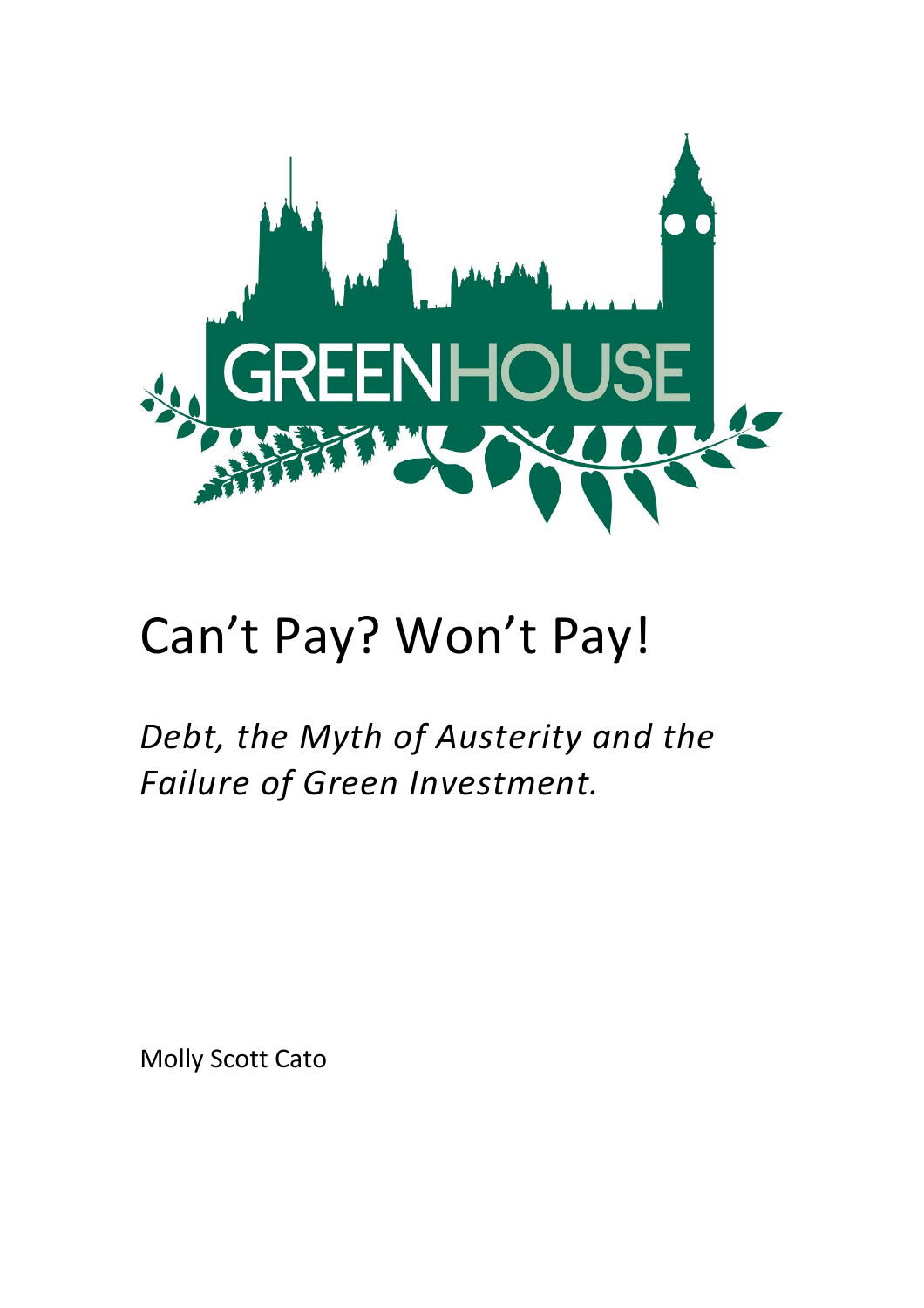Green House is a think tank founded in 2011. It aims to lead the development of green thinking in the UK.

Politics, they say, is the art of the possible. But the possible is not fixed. What we believe is possible depends on our knowledge and beliefs about the world. Ideas can change the world, and Green House is about challenging the ideas that have created the world we live in now, and offering positive alternatives.

The problems we face are systemic, and so the changes we need to make are complex and interconnected. Many of the critical analyses and policy prescriptions that will be part of the new paradigm are already out there. Our aim is to communicate them more clearly, and more widely.

We will publish a series of reports and briefings on different subjects. We do not intend to have a party line, but rather to stimulate debate and discussion.

#### Open Access. Some rights reserved.

As the publisher of this work, Green House wants to encourage the circulation of our work as widely as possible while retaining the copyright. We therefore have an open access policy which enables anyone to access our content online without charge. Anyone can download, save, perform or distribute this work in any format, including translation, without written permission. This is subject to the following conditions:

· Green House (and our web address www.greenhousethinktank.org) and the author(s) are credited

· The text is not altered and is used in full

· The work is not resold

· A copy of the work or link to its use online is sent to Green House.

Green House acknowledges the work of Creative Commons in our approach to copyright. To find out more go to www.creativecommons.org.

Published by Green House 2014 © Green House. Some rights reserved. Lorton Barn, Lorton Lane, Weymouth, Dorset DT3 5QH, United Kingdom. +44 (0)1305 816514 info@greenhousethinktank.org http://www.greenhousethinktank.org

You can download this publication from http://www.greenhousethinktank.org/page.php?pageid=publications

ISBN 978-0-9573738-6-0 Print copies of this publication may be bought online from http://www.lulu.com/.

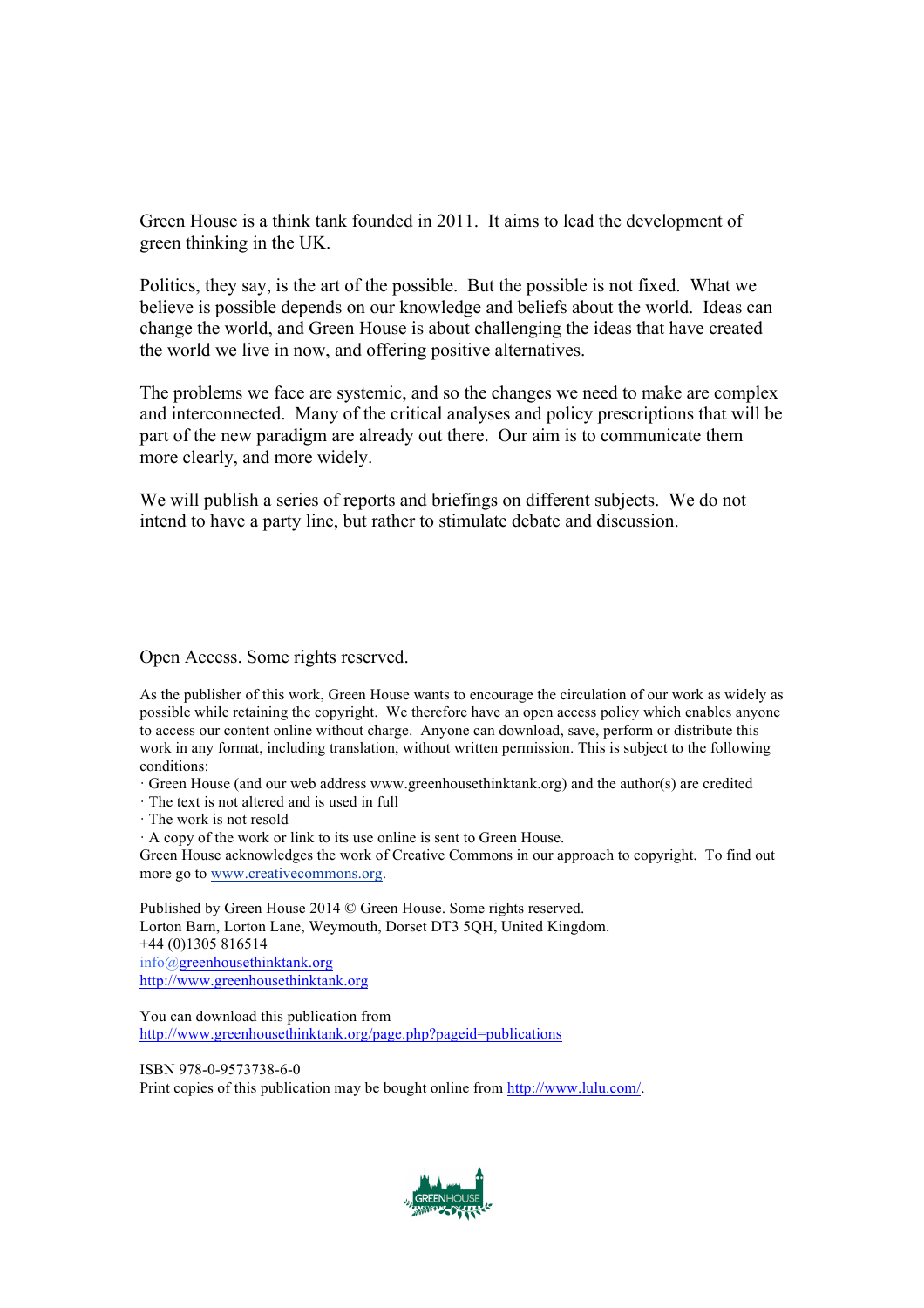# **Existing Green House Publications (See next page for the Post-Growth Project)**

'Sustainability Citizenship' by Andrew Dobson.

'Mutual Security in a Sustainable Economy: a Green Approach to Welfare' by Molly Scott Cato and Brian Heatley.

'The Dog That Didn't Bark: When banking crises did not occur and what we can learn from that' by Thomas Lines.

'Guardians for Future Generations' by Rupert Read.

'Free Universities: Re-configuring the Finance and Governance Models of the UK Higher Education Sector' by Molly Scott Cato.

'Offsetting Nature? Habitat Banking and Biodiversity Offsets in the English Land Use Planning System' by Mike Hannis and Sian Sullivan.

'Strangled by the Duopoly: The collapse of UK Democracy, 1975-2012, and some proposals for its revival' by John Hare and Rupert Read.

'Local Liquidity: From Ineffective Demand to Community Currencies' by Molly Scott Cato.

'Primary Commodity Prices and Global Food Security: Why farmers still struggle when food prices rise' by Thomas Lines.

'Greens and Science: Why the Green Movement is not anti-Science' by Anne Chapman.

All existing Green House publications can be downloaded free of charge from our website at http://www.greenhousethinktank.org.

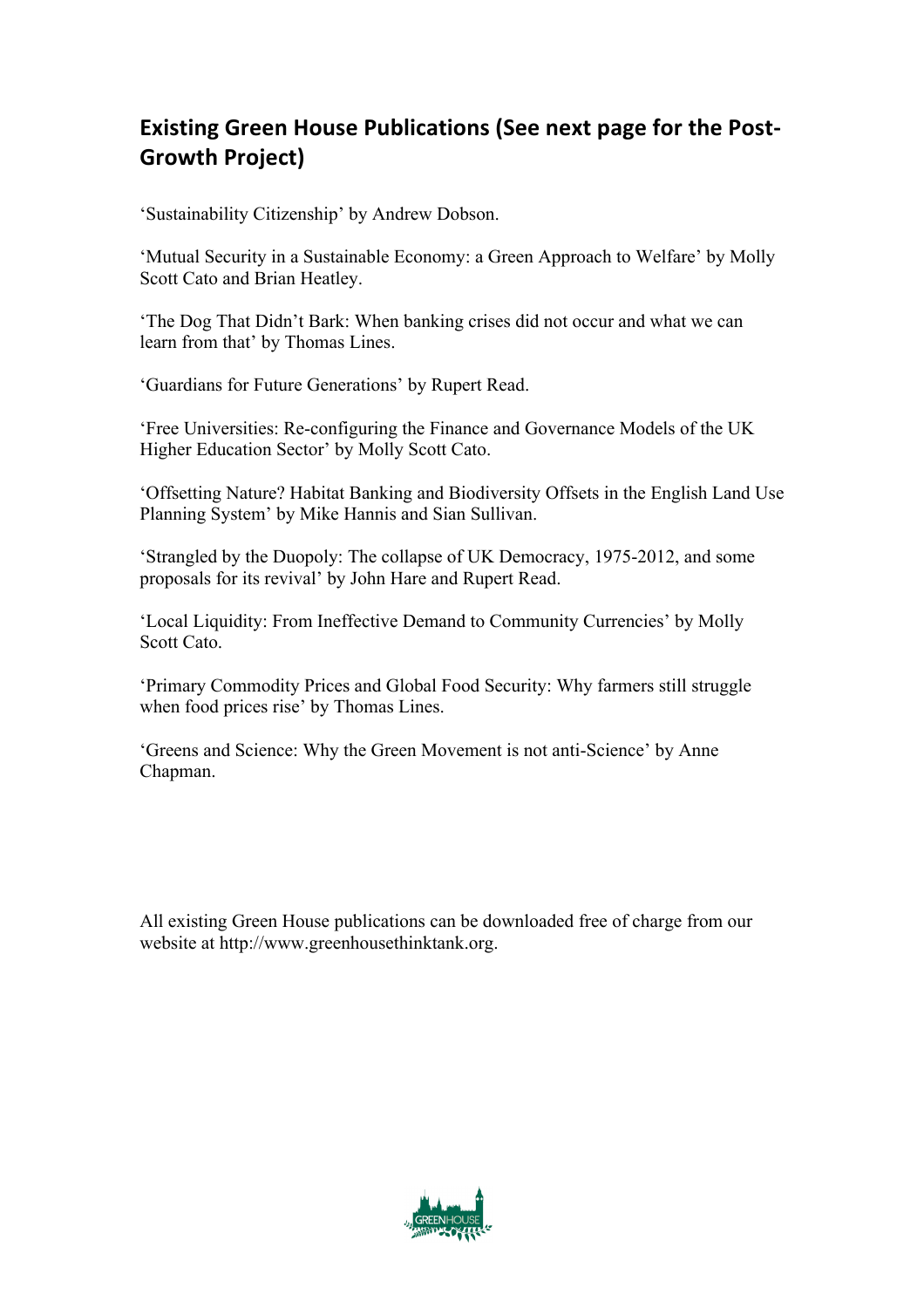### **Green House Post-growth Project**

Everyone agrees that we are in the midst of a massive financial and economic crisis. We have suffered the biggest crash since the 30s, and it may get far bigger yet. How ought this ongoing crisis to be understood, and resolved?

There is the mainstream view: we have vast government deficits, and stagnant economies. We have a dire need for economic growth – and a deep-set need for austerity, bringing with it massive cuts in public services.

But what if that diagnosis, which reflects mainstream wisdom, is all wrong? What if the crisis that we are currently experiencing is one which casts into doubt the entire edifice of capitalist economics that sets growth as the primary objective of all policy? What if the fight between those who say that without austerity first there can be no growth and those who say that we must invest and borrow more now in order to resume growth is a false dichotomy – because both sides are assuming 'growthism' as an unquestioned dogma?

The aim of the Green House Post-growth Project is to challenge the common sense that assumes that it is 'bad news' when the economy doesn't grow and to analyse what it is about the structure of our economic system that means growth must always be prioritised. We need to set out an attractive, attainable vision of what our country would look like, once we deliberately gave up growth-mania – and of how to get there. And we need to find ways of communicating this to people that make sense, and that motivate change.

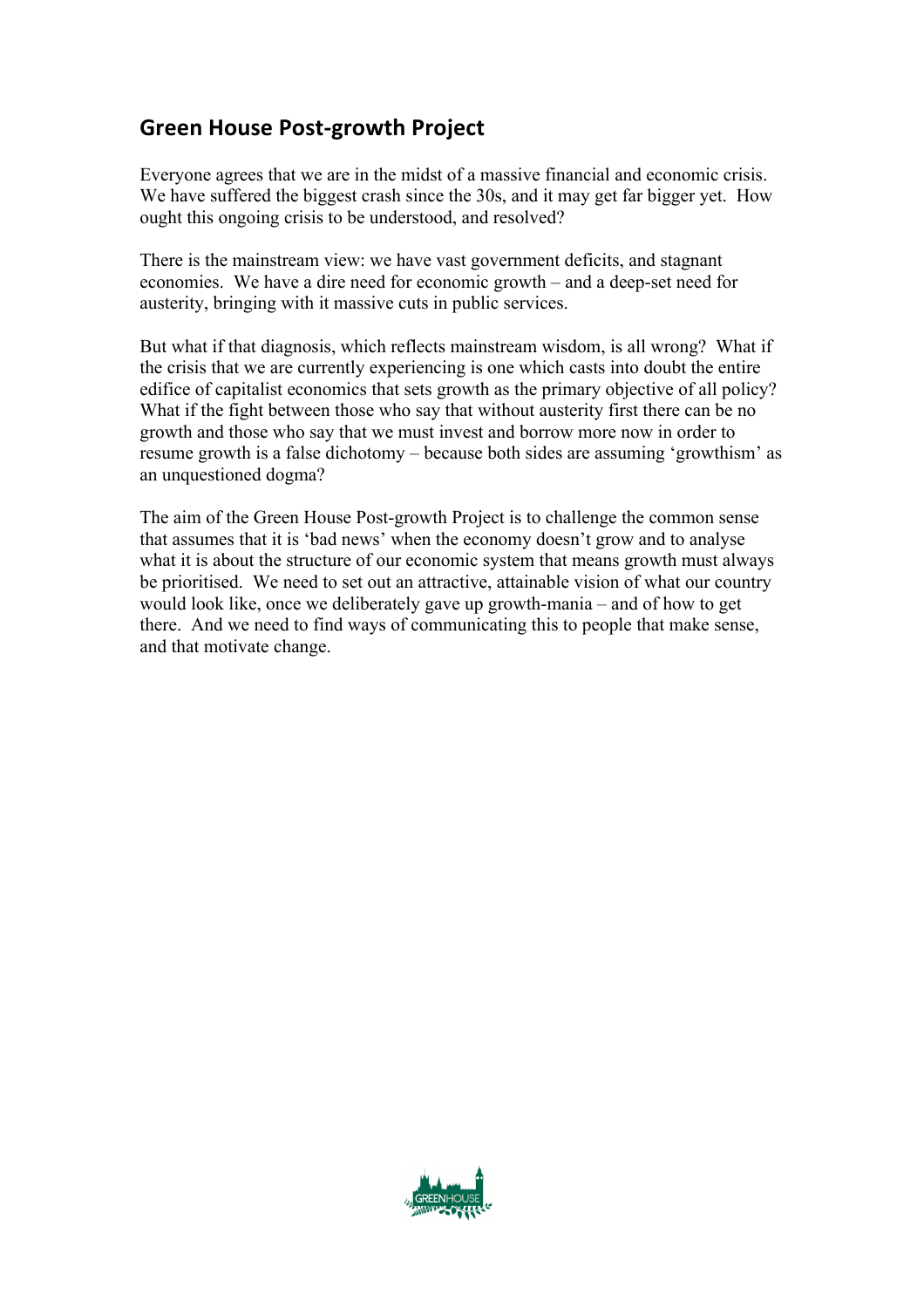## **Existing Green House Post-growth Project Reports**

'Green House's 'Post-growth' Project: an introduction' by Rupert Read.

'Joined up Economics: The Political Economy of Sustainability, Financial Crises, Wages, Equality and Welfare' by Brian Heatley.

'Smaller but Better? Post-growth Public Services' by Andrew Pearmain and Brian Heatley.

'The Paradox of Green Keynesianism' by Molly Scott Cato.

'Can't Pay? Won't Pay! Debt, the Myth of Austerity and the Failure of Green Investment.' by Molly Scott Cato.

#### **Forthcoming Green House Post-Growth Project Reports**

'Industrial policy and infrastructure – the depth of the challenge of a green transition' by Jonathan Essex.

'Post-Growth Politics' by Andrew Dobson.

'A new Post-growthist Common Sense: Challenging the Hegemony of Growthist Discourse' by Rupert Read.

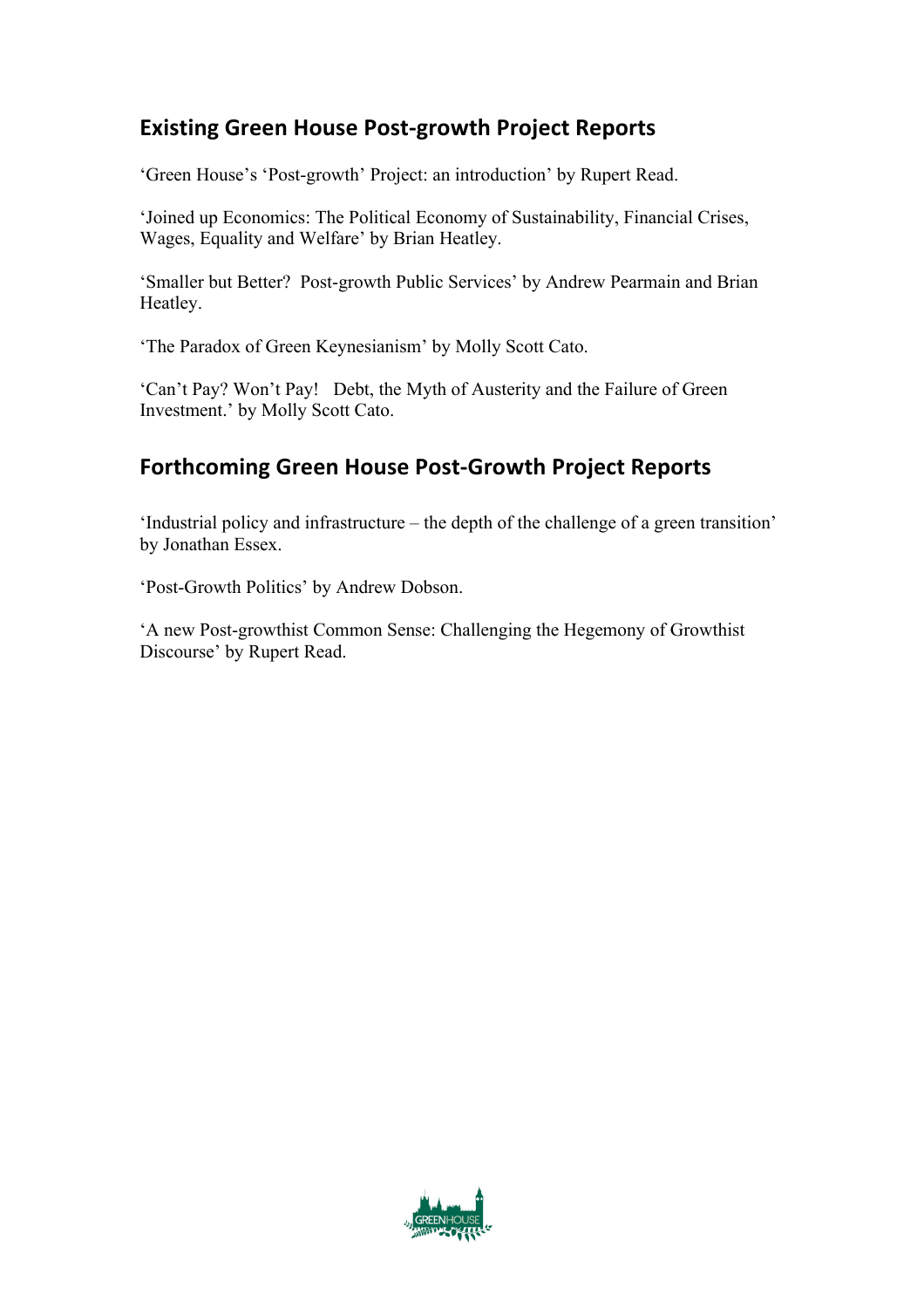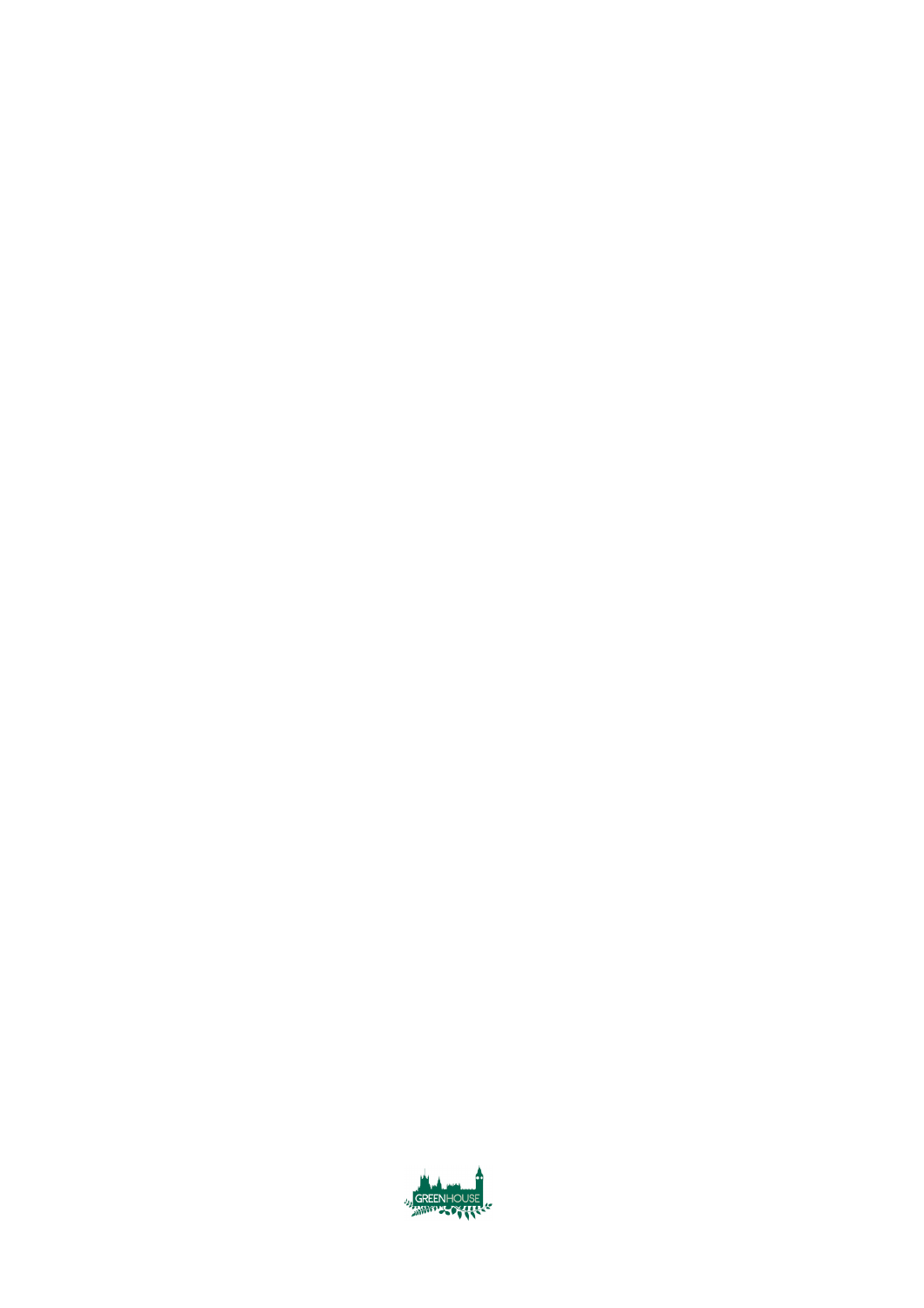# **Table of Contents**

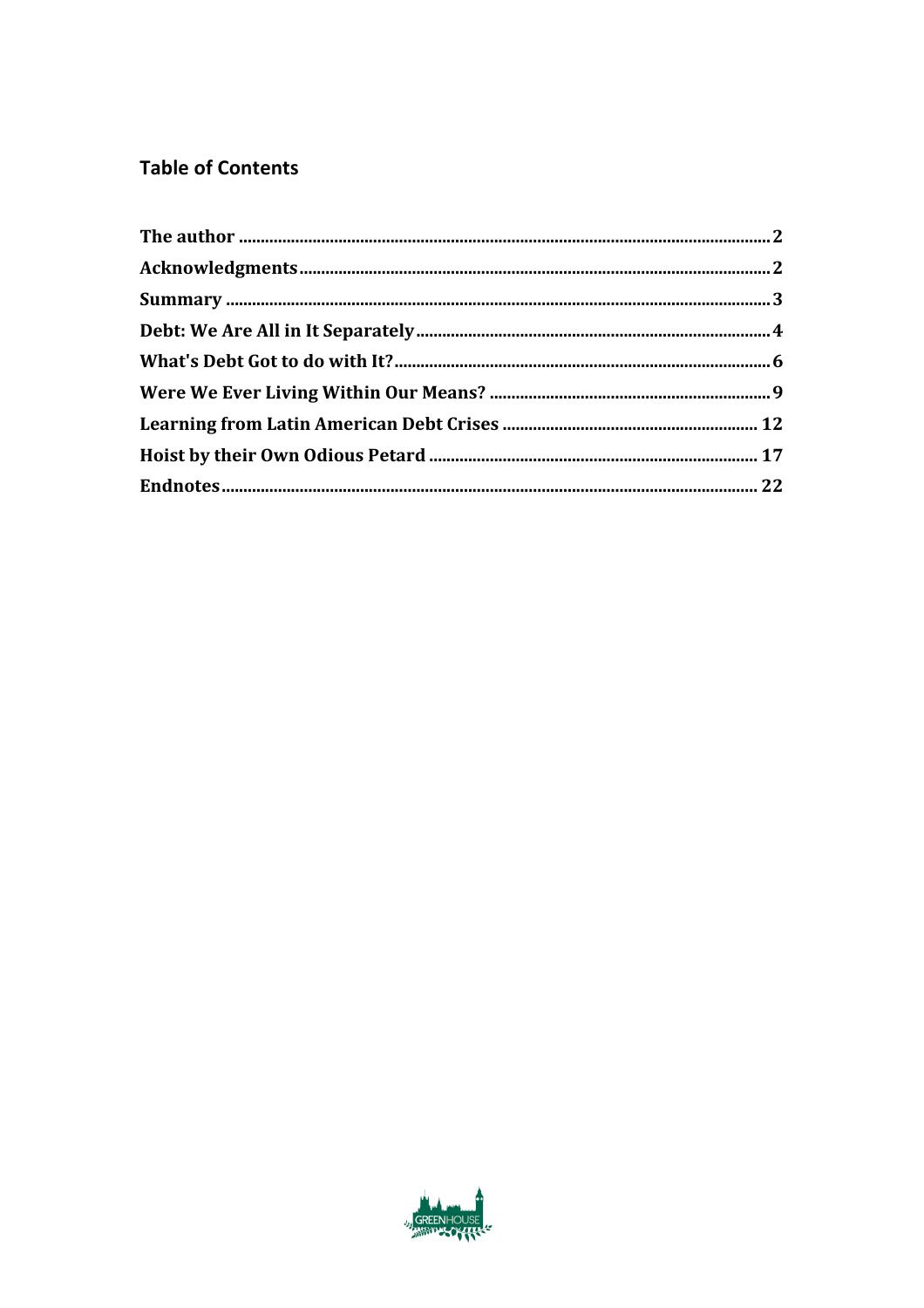# **The author**

Molly Scott Cato is a green economist and expert in the social economy who specialises in the issues of trade, work, money and cooperatives. She is Professor of Strategy and Sustainability at the University of Roehampton and has a PhD in economics from the University of Wales, Aberystwyth. Molly studied Politics, Philosophy and Economics at Oxford University.

# **Acknowledgments**

I would like to acknowledge the courage and dedication of those people across Europe who are struggling to maintain civilized societies devoted to social justice and humanity in the face of an unprecedented assault. In particular I would like to thank the following for their insights into the campaigns that are taking place across Europe: Christina Laskaridis, Fathi Aloui, Noha el Shoki, Iolanda Fresnillo, Marie Moran, Mark Malone and Joao Camargo.

The author is also grateful to other members of Green House for their comments on an earlier draft of this report.

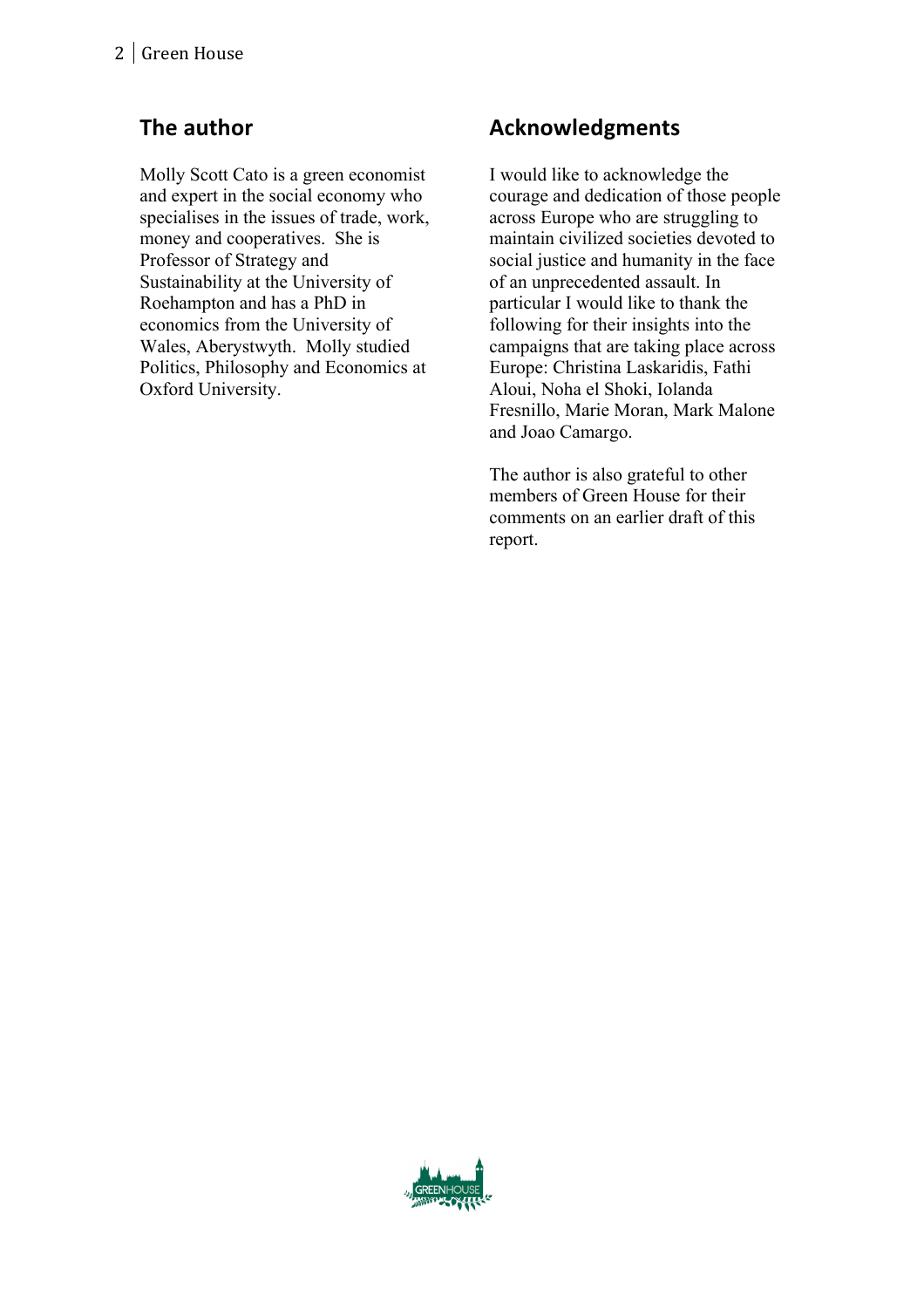#### **Summary**

This paper presents a liberating idea: the idea that we are not burdened down with unpayable debts that presage a decade of low growth, hard work and a miserable existence. Rather we live in a rich and vibrant society but one which is disfigured by an exploitative and iniquitous financial system.

The central thrust of this paper is that, as a society, we need to face our debts head on and make an intelligent political decision about what to do about them.

The decision to prioritise the repayment of debts no matter what the cost to public services is a political rather than an economic decision. It is thus not only valid but necessary to challenge the false consensus around the politics of austerity.

The present debate is also misinformed since, in reality, we are not repaying our debts but are sinking further into historically high levels of debt that we have little prospect of repaying.

A parallel political decision is that public investment should be made through money borrowed; although the decision to run a perpetual national debt is an old one, dating back more than 300 years, it is not an inevitable

one. At a time of national crisis it is worthwhile to reopen this question.

Paying for vital national investment through a national debt operates as a means of transferring wealth from working people who pay taxes to those who live from investment earnings and therefore perpetuates social injustice.

A debt-based economic policy creates an in-built pressure on the planet and its resources and so the system of paying for future consumption through the issue of public debt is a central cause of exponential economic growth and the environmental destruction it brings with it.

The period of austerity we are living through also prevents the investment in the infrastructure to support a sustainable economy that is urgently necessary.

To achieve a participatory and engaged debate about these issues the paper proposes the establishment of a Citizens' Audit which will seek to explore the size of our debt, who it is owed to, the consequences of repaying it, and alternatives to repayment.

As in Latin America, the debt Audit will be focused around the concept of odious debt: when citizens are not clear that they are acquiring responsibility for debts then they cannot be held responsible for them.

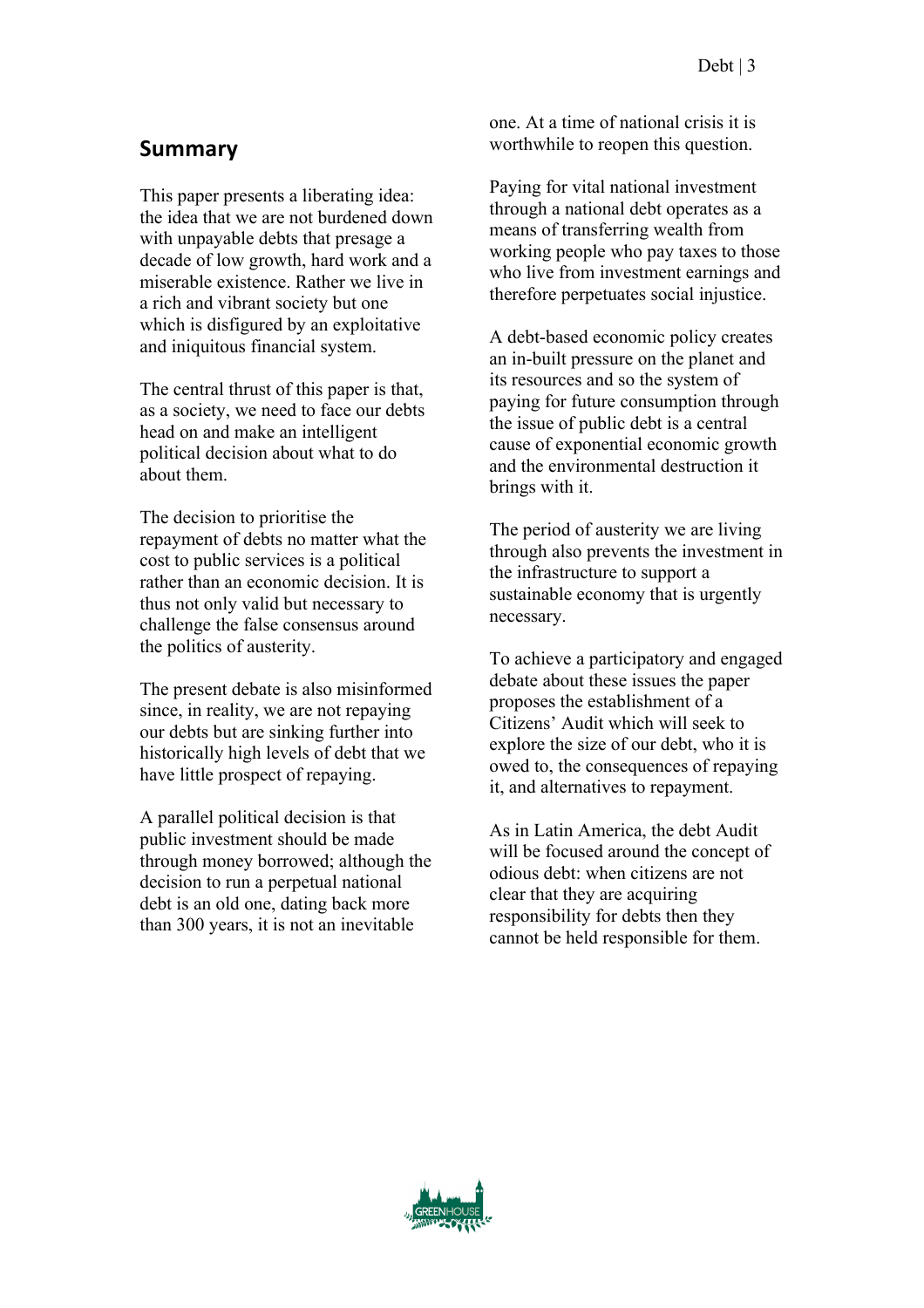# Debt: We Are All in It **Separately**

This paper presents a liberating idea: the idea that we are not burdened down with unpayable debts that presage a decade of low growth, hard work and a miserable existence. Rather we live in a rich and vibrant society but one which is disfigured by an exploitative and iniquitous financial system. This paper is part of Green House's Post Growth series, and so it explores the relationship between the funding of public investment through debt and the pressure for economic growth. Counter -intuitively, it is argued that it is not public investment itself that creates the pressure for damaging economic growth but the funding of such investment through debt -based finance. Recovering from the debt addiction is argued to be an essential step on the path to recovery from the growth addiction.

I take my cue from Shelley, who in 1820 argued that,

*'The settlement of the national debt is on the principles before lucidated merely an arrangement of form, and however necessary and important is an affair of mere arithmetical proportions readily determined; nor can I see how those who, being deprived of their unjust advantages, will probably inwardly murmur, can oppose one word of open expostulation to a measure of such irrefragable justice.'* 1

Of course things have changed a bit since Shelley's day, but what has not changed is the reality that the economy is structured to serve the interests of a tiny minority. The liberating idea

underlying this paper is that, if we live in democratic societies, we should not have to repay debts that were acquired in murky circumstances and without our full consent. Such debt, defined by legal writers as 'odious debt' should be repudiated. And liberating ourselves from these debts and from a policy of funding public investment through debt, will empower us to undertake the green transition that we urgently need to embark on .

The period of austerity we are living. through is quite distinct from the austerity of the 1950s. Then, following a period of total war, our economy was literally exhausted and our material infrastructure devastated. The hard work of our grandparents' generation literally rebuilt the country. By contrast what we are experiencing today is a constructed politics of austerity, which justifies the sell -off of our remaining public assets and massive cuts to public investment. Given the urgent need to undertake a transition to a sustainable economy with green infrastructure this is an ecological as well as a social crime.

This report forms part of the Green House series on thinking beyond growth, so I need to explain at the outset how it fits into the wider picture. The need to return rapidly to economic growth is the dominant political message of our times and its rejection provides the rationale for the Post - Growth Project. The vast levels of public and private debt obviously make growth harder to achieve, since money is more likely to be spent paying down debts than investing in productive activity. So perhaps greens should celebrate the debt and the incapacitating austerity it brings with

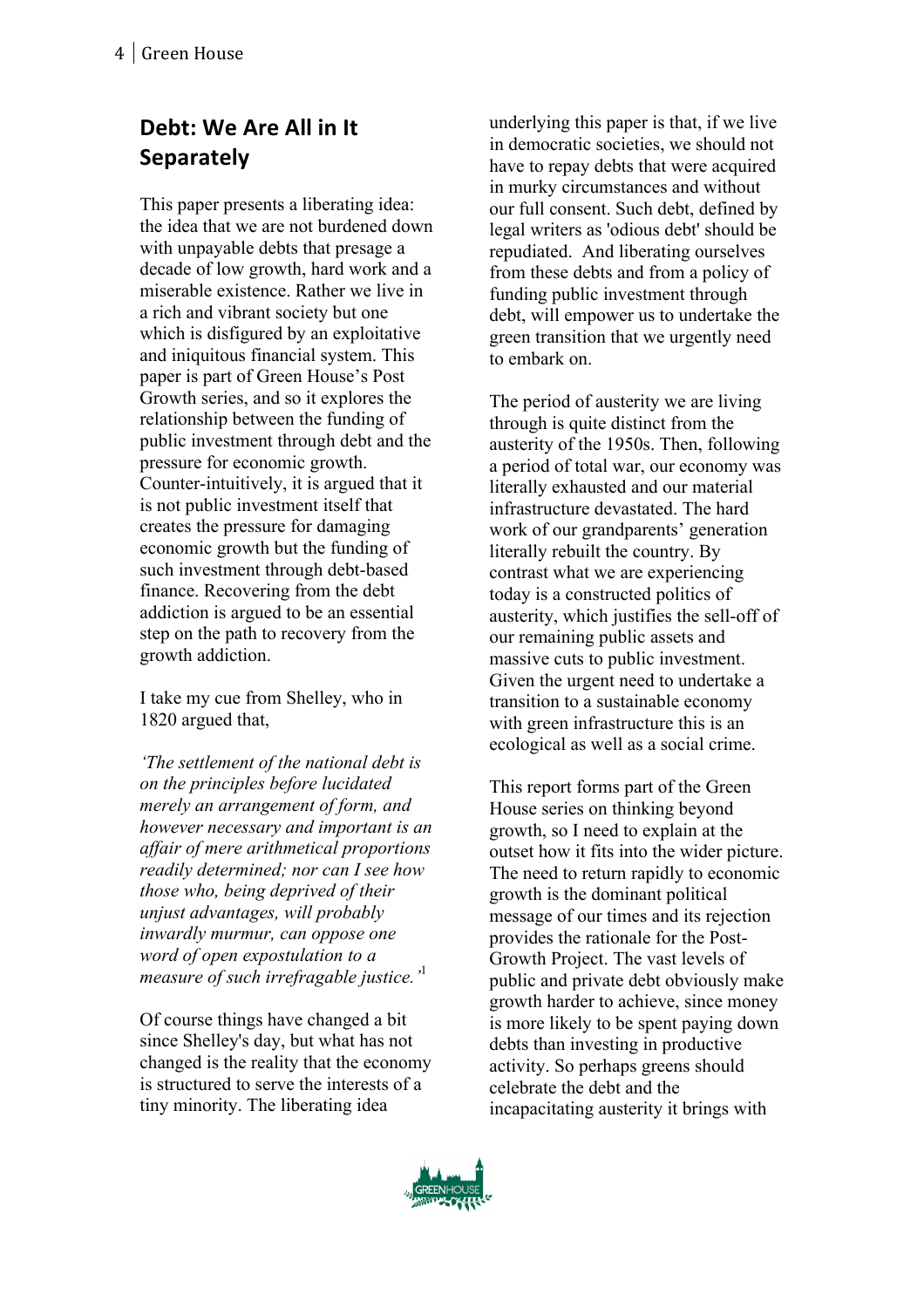it? The problem is that the age of austerity is not an age of low consumption. Assets are being transferred and the wealthy and powerful are more capable of protecting the value of their assets than the majority who rely on savings or pensions.

The continuing payment of bonuses to financiers is infuriating from the standpoint of equity, but it also constitutes a threat to sustainability because the lifestyles of the wealthy are more environmentally destructive than those lower down the income scale. The Joseph Rowntree Foundation has supported research into the social impacts of policies to address climate change that indicates that those in higher socio-economic groups are responsible for more CO2 emissions. Using a dataset comprising 24,207 private households drawn from the Expenditure and Food Survey (EFS) for the period 2004–2007, with additional data imputed from the English House Condition Survey, the Annual Passenger Survey, and the National Travel Survey, the researchers analysed CO2 emissions by income decile. The most striking finding of this preliminary report is that: 'Mean average CO2 emissions are strongly correlated with income: households within the highest equivalised income decile have mean total CO2 emissions more than twice that of households within the lowest equivalised income decile. Emissions from private road travel and aviation account for a high proportion of this

differential: aviation emissions of the highest income decile are more than six times that of the lowest income decile<sup>2</sup>

The final link between debt, growth and sustainability relates to the desperately urgent need to shift our economy towards a design that generates well-being with much lower levels of throughput of materials and energy. To some extent this requires a cultural shift, a rethinking of what we mean by well-being (I cover this in the companion report on 'The Paradox of Green Keynesianism' and it also forms a central theme of Green House's earlier paper on Green Welfare), but it also requires investment in the hardware of a green economy, whether this means renewable energy facilities or the less glamorous insulation of our millions of sub-standard homes. In spite of the repeated arguments of Greens, who have now been joined by David King (former Chief Scientific Adviser to the government)<sup>3</sup>, money that is created directly by the Bank of England through the quantitative easing programme is not spent on green infrastructure but given to banks who either throw it into the black hole on their balance-sheets or pay it to their executives to fund their highimpact lifestyles. While the obvious route out of our environmental and financial difficulties would be to invest massively in green technologies and in the infrastructure to facilitate green lifestyles this cannot happen while finance is powerful enough to divert all money in its direction.

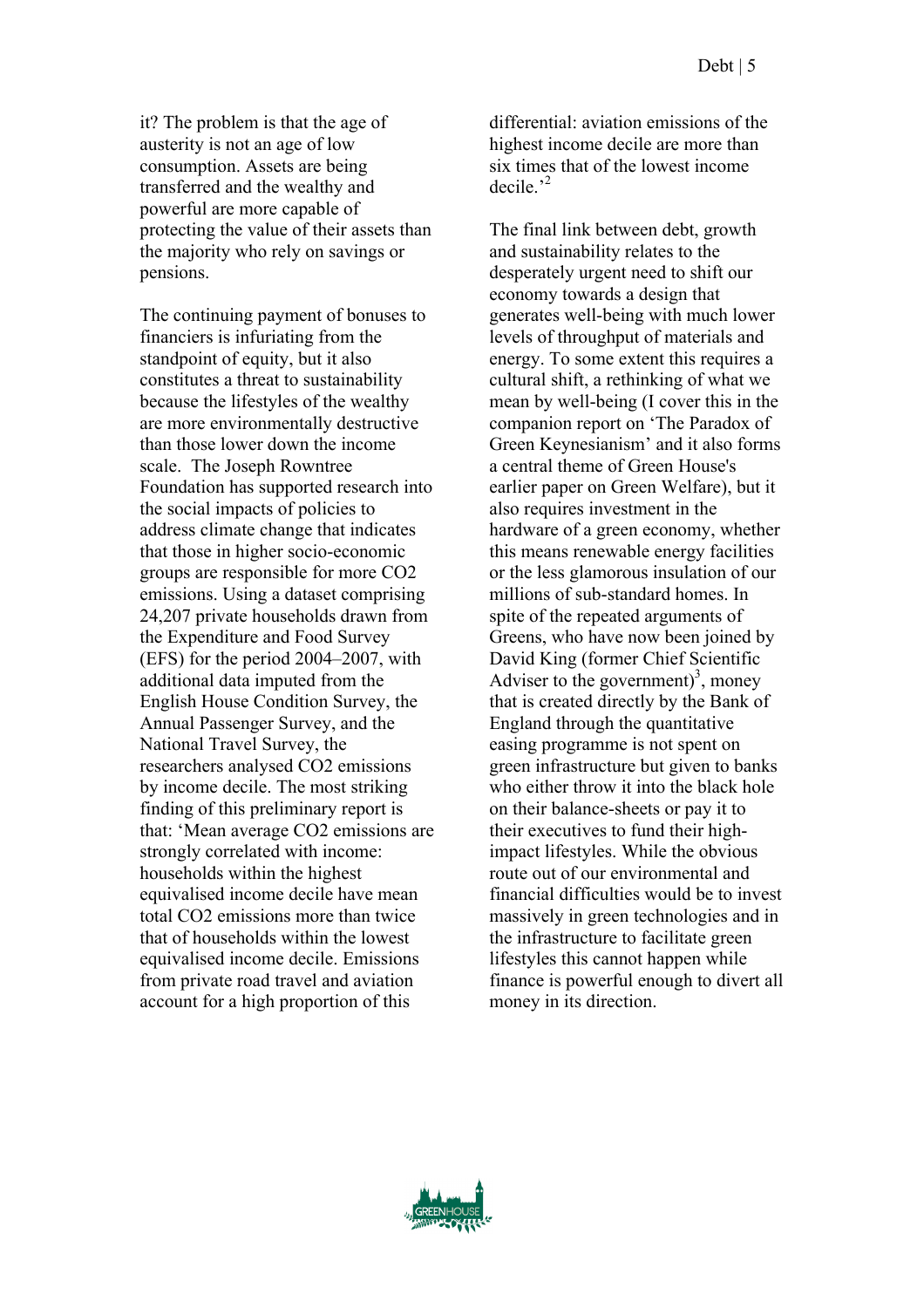# **What's Debt Got to do with It?**

The central thrust of this paper is that we need as a society to face our debts head on and make an intelligent political decision what to do about them. The constructed politics of austerity prevent us doing that, while also achieving important political advances for those who control financial assets and whose political project is aimed at the destruction of the public and the idealization of the private. So here I am addressing myself primarily to the public debt which is used as a justification for cuts in public spending that are damaging the economy and preventing us investing in the green transition we urgently need to undertake. Before we reach the meat of the paper I need to briefly address three important issues that are worth noting, but cannot be covered in full here. First we need to consider the entirety of debt with which the UK struggles and be clear about how much of it might be included in a debt audit.

The first point we need to get clear is that the statements about paying down our debts are at best misleading and at worst down -right deceptive. According to the Institute for Fiscal Studies the Chancellor has missed his targets for debt reductions —for which we have all been suffering —and the Treasury's forecast for net public -sector debt is that it will rise by 0.9% of national income in 2015 -16 (to 79.9%). Stripping out the impact of various reclassifications of government financial liabilities made at an opportune time would show debt rising even faster to 80.6% of national income. Figure 4.3 from the same report shows that our deficit—the amount we borrowed in excess of what we earned in 2012 —was the fourth highest in Europe at 6.2%, out -stripped only by Ireland, Spain and Greece. We also have ongoing liabilities for debts acquired under public -private partnerships (PPPs), that tend not to feature in official calculations of public debt. 4



Figure 4.2. Debt not currently forecast to fall in 2015-16

Note: Figures for debt excluding the reclassification of the Asset Purchase Facility (APF), Bradford & Bingley (B&B) and Northern Rock Asset Management (NRAM) are authors' calculations using figures produced by the OBR

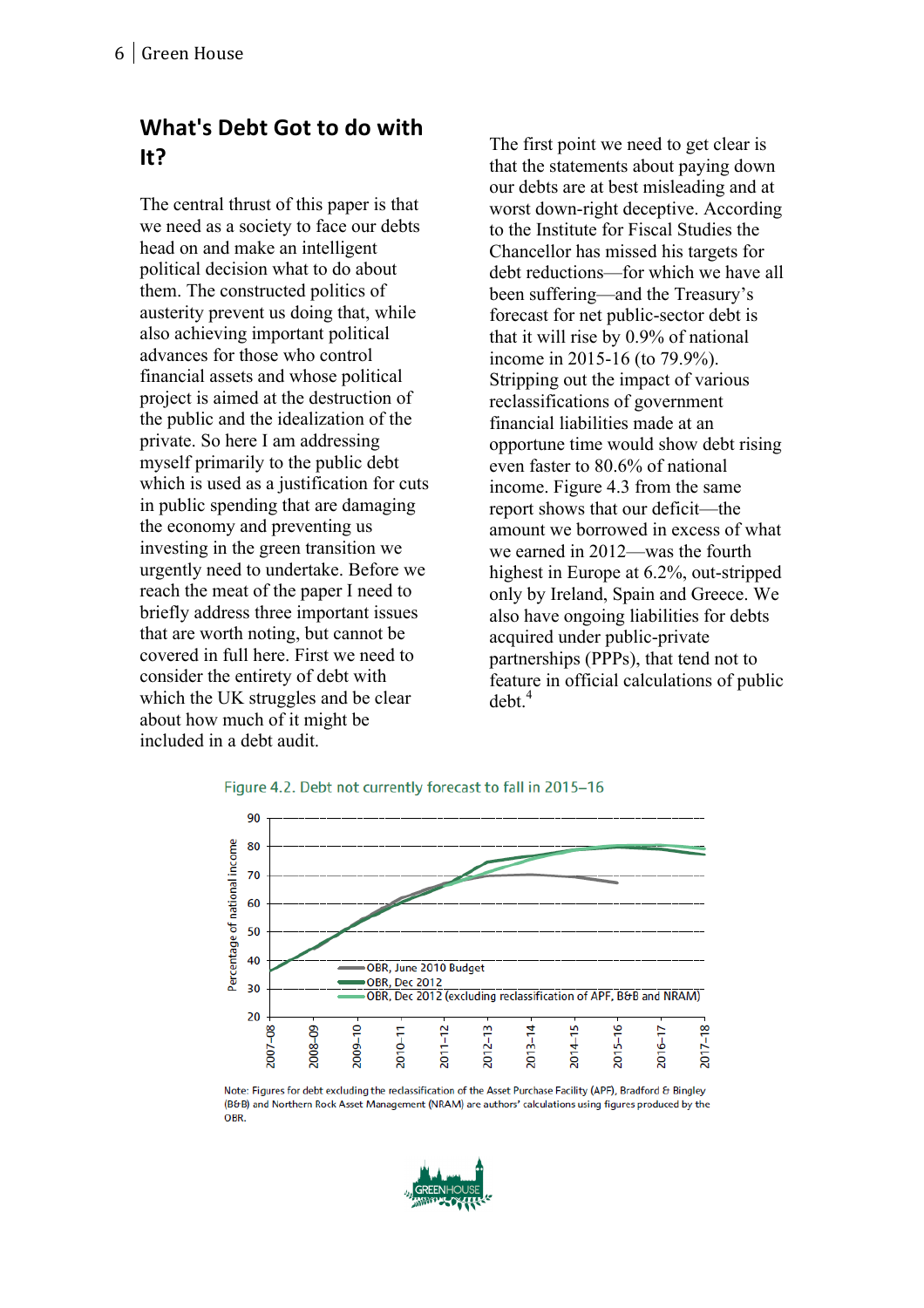The second figure illustrates the debts for which UK citizens are responsible as individuals and households, where we see that household debts are enormous as a proportion of disposable income but are gradually being reduced from their 2008 peak. The big volumes here are comprised of private debts, acquired through mortgages taken out on over-priced homes, creditcard spending (which, as is argued in Heatley's paper, were acquired under political pressure in order to prevent the economy from imploding earlier than it did), and other forms of bank

and private loans. All these categories of debt are part if the explanation for the stalling of UK economic activity, and an argument could be made that the debts were acquired from politicaleconomic necessity rather than as a result of fecklessness of greed, at least on the part of citizens. Although this 'personal' debt represents a huge political and economic risk for the UK, in this paper I am concentrating on the public debt: the debt that is our responsibility as citizens because it results from IOUs issued on our behalf in the form of Treasury gilts.





In spite of the recent moral panic over 'record levels' of personal debt, sparked somewhat bizarrely by Iain Duncan Smith's thinktank the Centre for Social Justice, $5$  the graphic below based on the Bank of England's data makes it clear that the historically high levels of debt were acquired during the boom and that since the bust households have

been doing their best, as the previous graphic illustrates, to pay down their debts. In a sense this graphic reflects a similar picture for personal debts that we are experiencing for public debts, making stronger the claim that, if borrowing is a civic duty, personal debt cannot be considered entirely private.

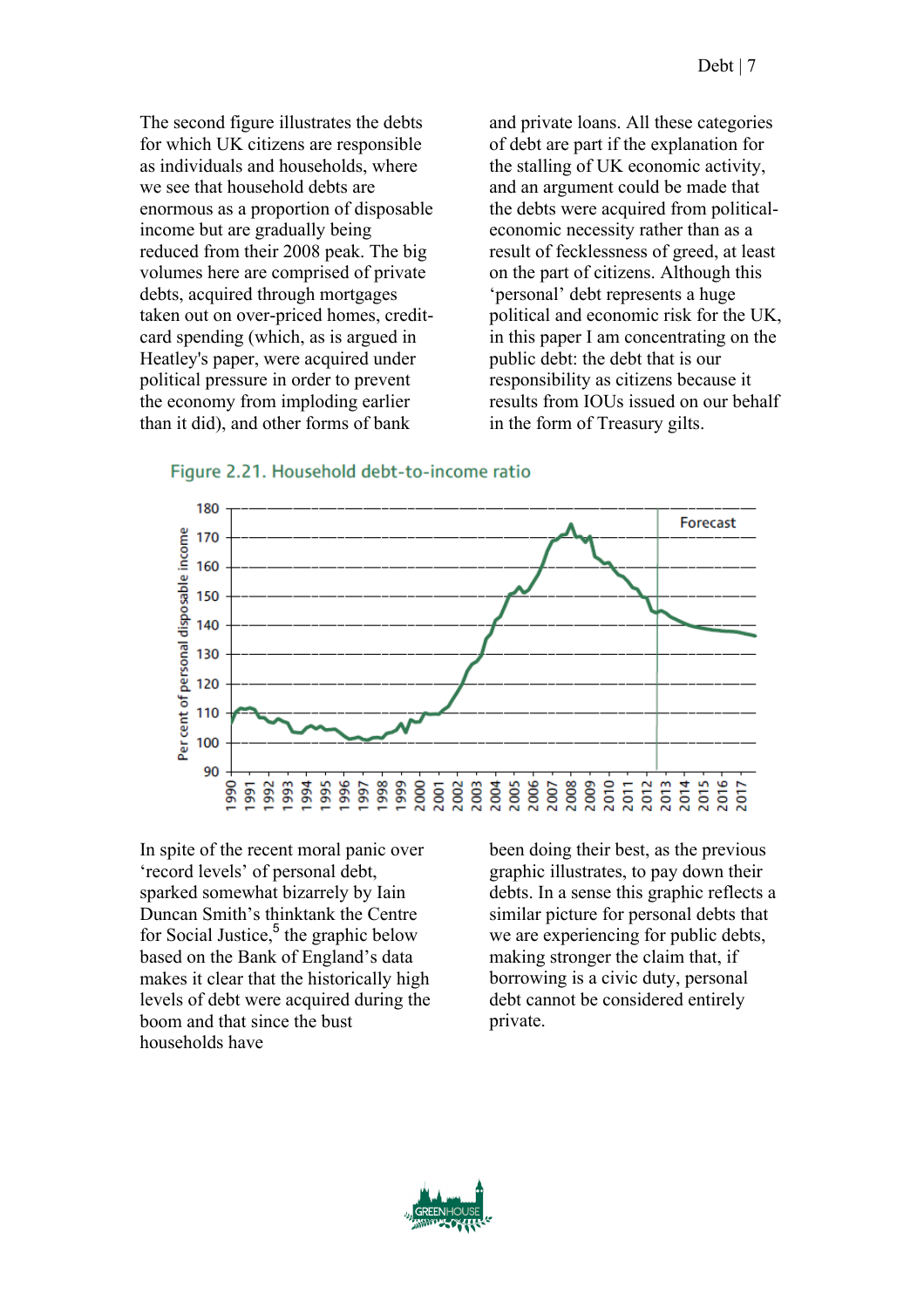

Figure 1. Sterling net lending to individuals and housing associations, 1993-2013  $(f<sub>m</sub>)$ 

*Note*: Total monthly amounts outstanding (excluding student loans), seasonally adjusted, data given for April.

*Source*: Bank of England statistical database, Table LPMBZ2A.

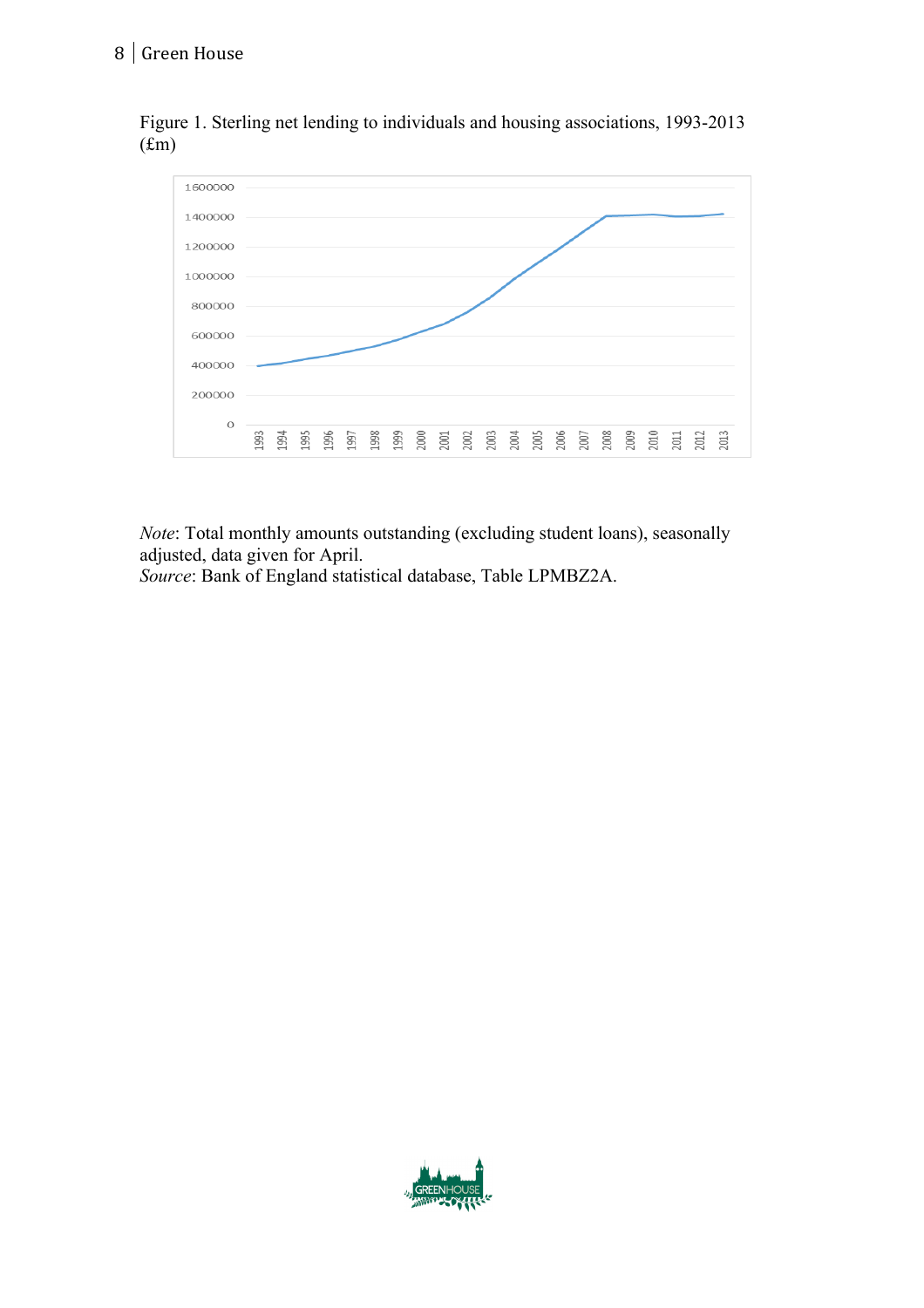# **Were We Ever Living Within Our Means?**

As the quotation from Shelley makes clear, the existence of a vast public debt is not new. The UK's debt can trace its lineage back to the creation of the Bank of England in 1694, which was the other side of the coin of the creation of the national debt, originally called a 'fund for perpetual interest', rather like a perpetual motion machine. Initially the Bank was established privately by Scottish entrepreneur William Paterson who persuaded the government to raise £1,200,000 by selling the national debt to citizens who would redeem their share with interest in a fixed number of years. The scheme was accepted in 1694 and from then until the following year Paterson served as a director, when he fell out with the other members of the Court (or board) and was sacked. Paterson was an entrepreneur and the Bank of England was merely one of his many schemes to create money from thin air. He is probably most famous for the subsequent disastrous Darien project. In 1693 he set up the Company of Scotland Trading to Africa and the Indies, which sold shares of a proposed colony on Darien on the Panama isthmus. The Scots were keen to see their own advantage from expanding international trade and so there was no shortage of investors: about half a million, half Scotland's national capital, was invested.

Where there is a bank there must be a debt. The glory of the Glorious Revolution was the acquisition by Britain from the Dutch of the magical process of fractional reserve banking.<sup>6</sup> The inability of the French to create the money they needed to fight the wars that disfigured Europe through

the 18th century left them with no alternative but to impose punitive taxes, leading to economic suffocation and eventually revolution. The rest really is history: a history of beleaguered citizens knuckling down to a generation of austerity in Britain and French politicians supporting their citizens against the depredations of financially generated depression. The contrasting policies of Cameron and Hollande today are in a direct lineage from the adoption of private finance in Britain more than 300 years ago.

Paying for vital national investment through a national debt operates as a means of transferring wealth from working people who pay taxes to those who live from investment earnings. But the environmental consequences are even more serious. A debt-based economic policy creates an in-built pressure on the planet and its resources. When the government creates money through issuing bonds it creates a parallel future demand for goods and services—goods and services which can only be produced by using energy and resources. So the system of paying for future consumption by public debt, just like the system of creating money as private debt, is a central cause of exponential economic growth and the environmental destruction it brings with it. Building up an ecological debt is far more serious than a mere balance-sheet debt: this is why we might choose as our slogan: 'Drop the debt, or the planet gets it'.

Although the relationship is not inevitable, capitalist states tend to fund themselves through the use of private, debt-based finance. The charging of interest and the creation of new debts that multiply the volume of money many times over means that there will

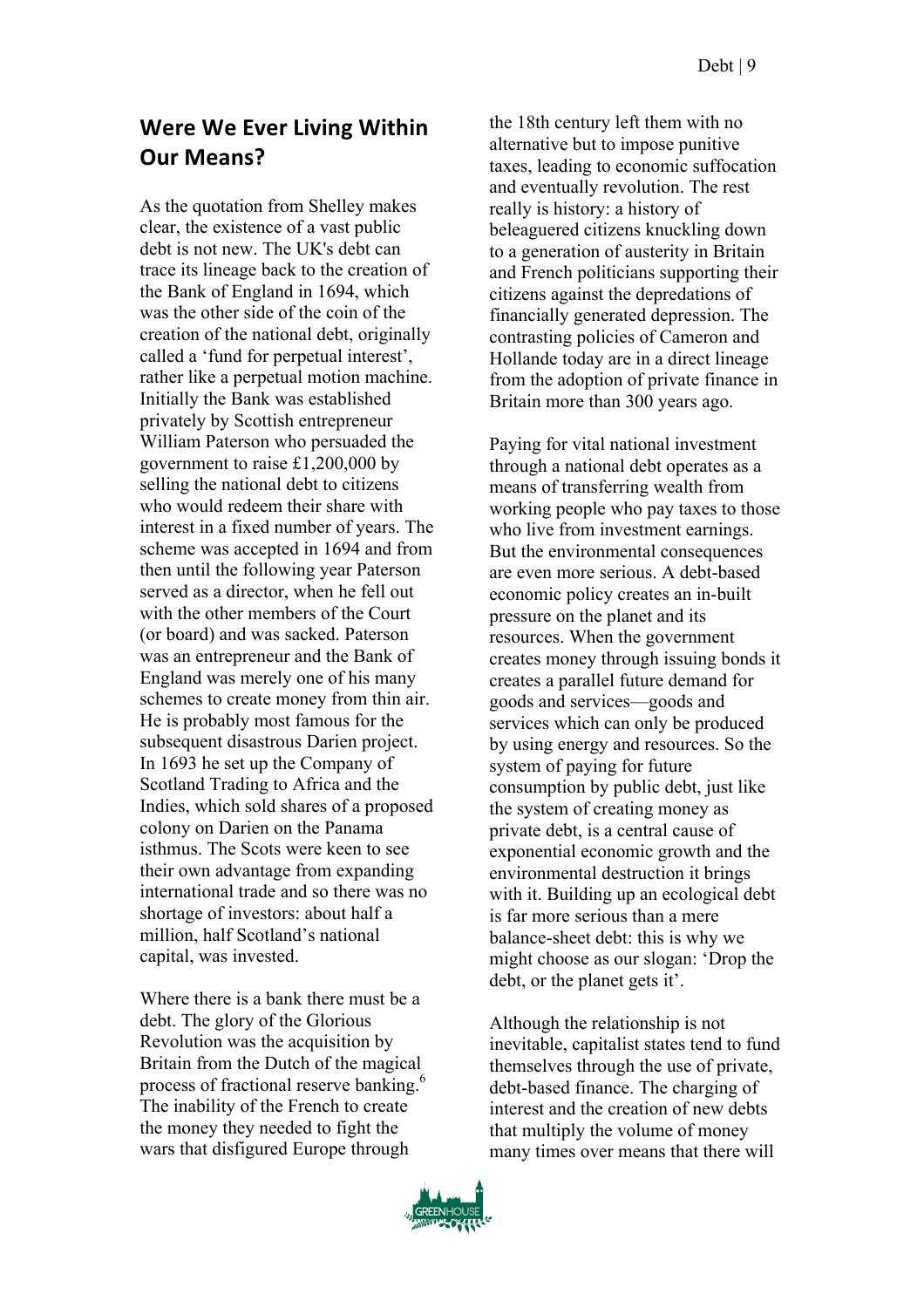always be a pressure to create new debts and a limited ability to repay existing ones. In such an unstable situation the risk of default is so prevalent that Andrew Haldane, of the Bank of England, and Mark Kruger, of the Bank of Canada, argue<sup>7</sup> that 'default is a natural feature of the market mechanism'. Even if the value of the debts/credits created were always unrealistic in terms of the capacity of the debtor to repay, when the deal collapses the creditor is always motivated to protect as much as possible of his asset. With national debt default this becomes a political process.

A detailed case-study of default is provided by Argentina, whose default in 2004/5 has been subjected to rigorous academic analysis. Argentina's problem began through its close association with the dollar, to which the Argentinian peso was pegged in 1991. Following years of economic crisis and the off-shoring of the majority of country's reserves, in

2001 the financial system collapsed. By this stage the government could pay neither its own employees nor its foreign creditors; there was so little currency in circulation that a range of novel currencies and payment mechanisms were in use, as well as widespread use of barter.<sup>8</sup> What followed was the largest sovereign debt default thus far known: the government had half a million creditors to whom it owed a total of \$81bn.<sup>9</sup> After lengthy and complex negotiations the majority of the creditors settled for new bonds to the value of only 35% of their existing holdings.<sup>10</sup> By March  $1<sup>st</sup>$  2002 President Néstor Kirchner could claim that the restructuring had been a triumph, and that 70-75% of bondholders had accepted it. $^{11}$  It is worth noting that losses were suffered by off-shore bond-holders as well as domestic ones: almost 40% of the defaulted debt was held by Argentinians, compared with 60% held offshore.<sup>12</sup> Details of the Argentinean debt are given in Table 1.

|                             | December 2003 <sup>a</sup> | After the swap <sup>b</sup> |
|-----------------------------|----------------------------|-----------------------------|
| Bonds eligible for the swap | 104.1                      | 36.2                        |
| <b>BODENs</b> <sup>c</sup>  | 18.5                       | 19.4                        |
| Provincial guaranteed bonds | 9.7                        | 10.5                        |
| <b>IMF</b> loans            | 15.5                       | 13.8                        |
| Other multilateral loans    | 16.7                       | 15.1                        |
| Guaranteed loans            | 14.1                       | 15.0                        |
| Short-term debt             | 2.5                        | 3.2                         |
| Total debts                 | 188.6                      | 120.8                       |
| Hold-outs                   |                            | 20.8                        |

#### **Table 1.** Value of Argentina's Public Debt before and after the 2003 Default

<sup>a</sup>Corrected for the effect of transfer into pesos.  $\frac{b}{2}$ Assuming 80% participation <sup>c</sup>Ponds componenting banks for the offect of transfer into pesos

Bonds compensating banks for the effect of transfer into pesos.

*Source*: Economist (2005),<sup>13</sup> based on data from the Argentine Ministry of Economy.

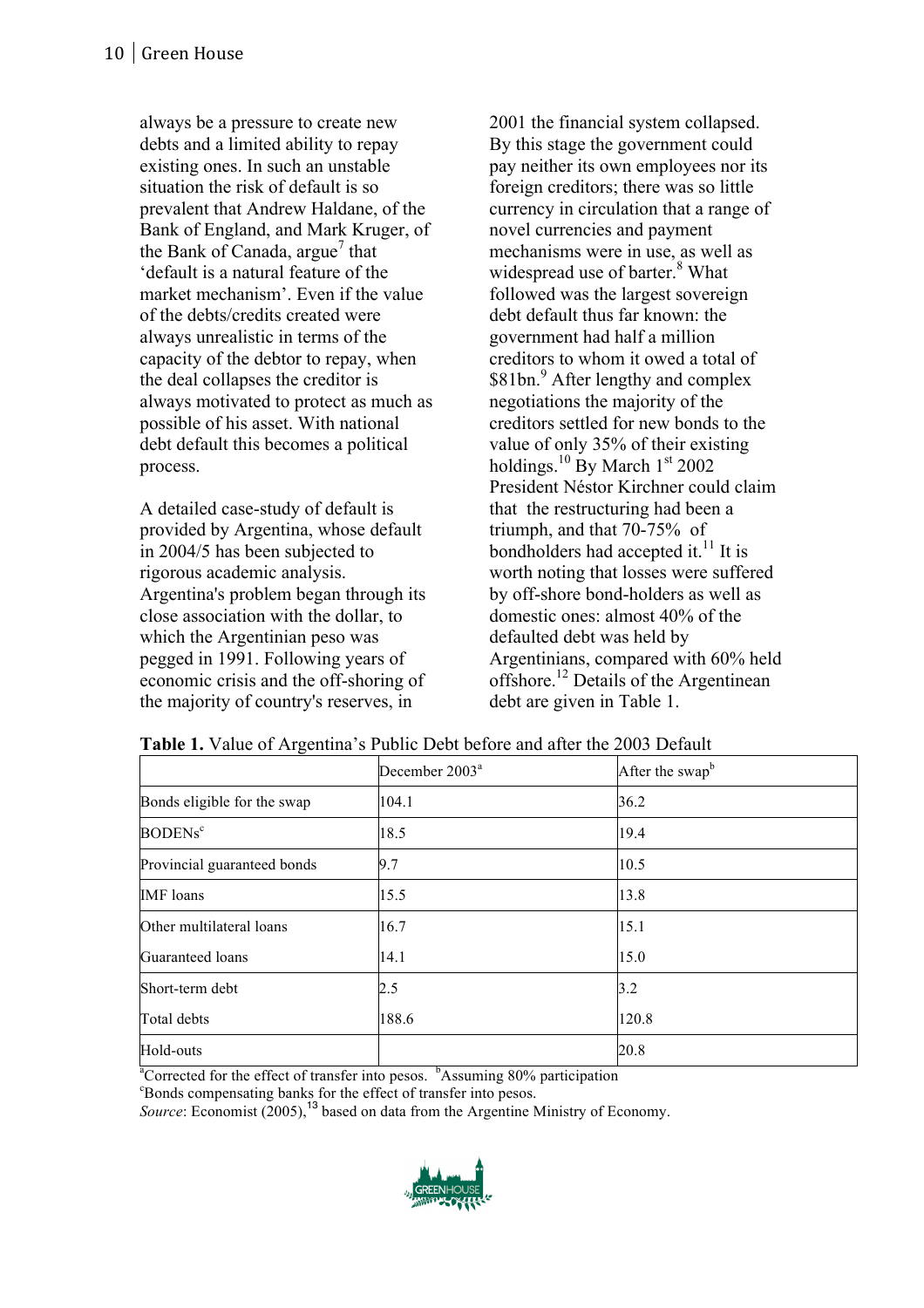The default was not the end of the Argentine economy. Although it was frozen out of the credit market for around a decade the removal of the dollar-peg straitjacket, combined with rising commodity prices, enabled Argentina to flourish economically in the first decade of the 21st century. Kruger and Haldane argue against such an outcome on the basis of moral hazard on both sides: it 'applies to both debtors (by blunting incentives to' undertake the necessary adjustment and reform) and creditors (by blunting incentives to undertake effective risk management).<sup>'14</sup> Their proposal is rather for a 'standstill', a national drawing of breath while the political, rhetorical, and financial tools can be put in place to ensure that interest payments continue to be made:

'The importance of 'standstills', the decision to invoke which lies with the debtor. The advantages are: 'prevent creditor co-ordination' they can 'break the circuit of destabilizing and, ultimately, self-fulfilling creditor expectations'. They can help to 'align creditor and debt incentives'. Thirdly they can allow a breathing-space to introduce macroeconomic policy adjustment.'<sup>15</sup>

Debts can be extended, transferred to different holders, and interest rates changed, to enable money to continue to flow from debtor to creditor.

In the case of eight recent defaults those of Russia (1998-2000), Ukraine (1998-2000), Pakistan (1999), Ecuador (1999-2000), Argentina (2001-5), Uruguay (2003), Moldova (2002), and the Dominican Republic (2005)—the sharing of the losses between debtor and creditor seems to relate more to the political power of the debtor than the position in international commercial law. Hence Argentina and Russia were able to negotiate a loss for their creditors or around 75% and 50% respectively, while in the case of the Dominican Republic a rescheduling meant that the debt would eventually be repaid in full. In all cases cited, the countries saw a return to a positive inflow of private capital within five years, suggesting that any deterrent effect to a default based on fear of loss of investment is not well grounded. Costs of non-domestic finance also appear to return to their pre-default levels within two years. The authors conclude that the major cost associated with sovereign default is economic and social dislocation, rather than exclusion from future borrowing.

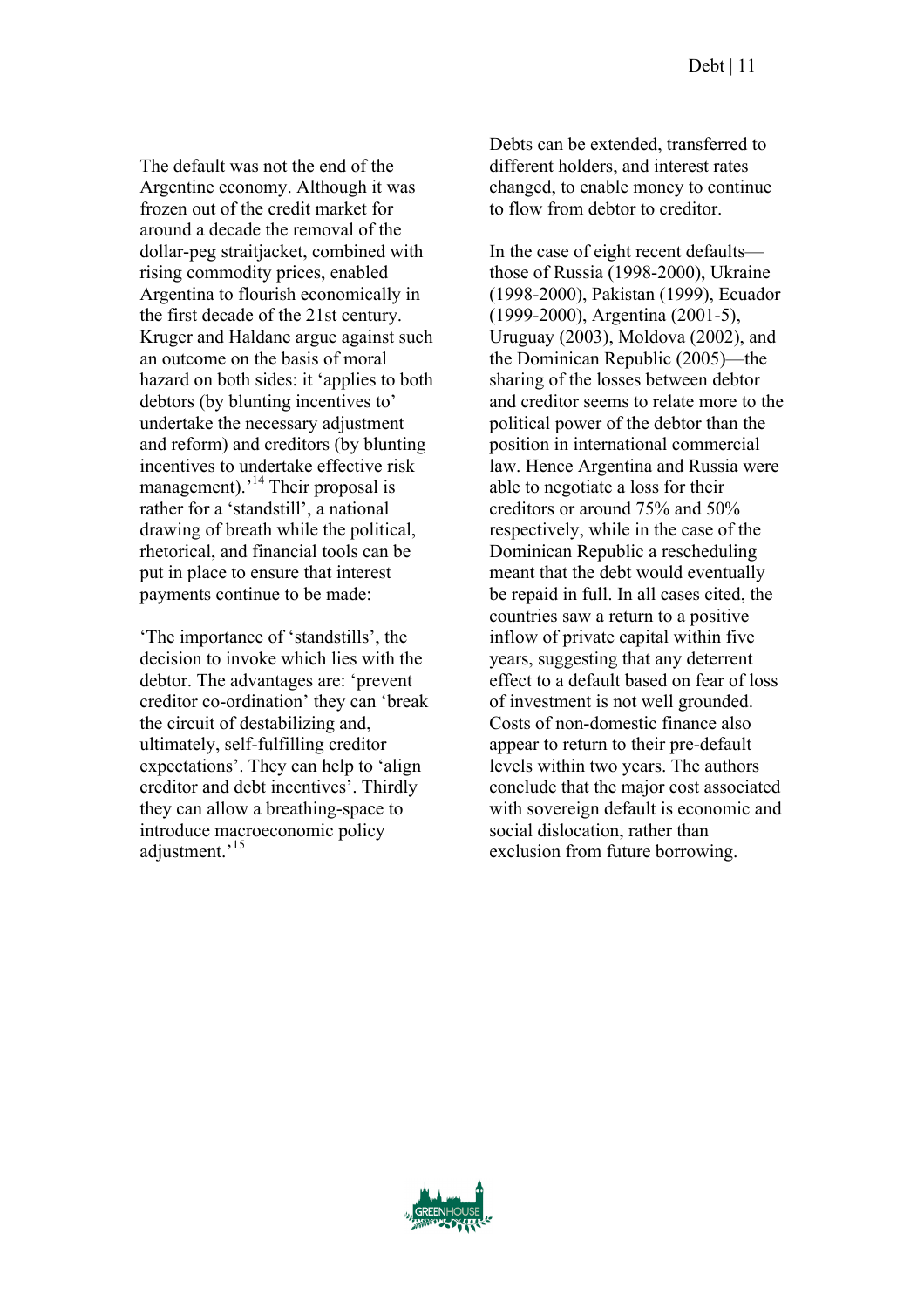# Learning from Latin **American Debt Crises**

The narrative around the sovereign debts of Western nations has followed the interests of the financial class, leading Simon Johnson to suggest that we have been the victims of a 'quiet coup'.<sup>16</sup> In rejecting this narrative I find support in theoretical and practical developments from Latin America. It may seem surprising at first that we have something to learn about debt from the countries of Latin America: after all were they not the very countries who went spectacularly bust one after another towards the end of the last century. That is really the point, because some of the more creative thinkers and politicians on that continent began to ask themselves why countries like theirs, so well -endowed with resources, should not be able to manage their economies so as to achieve prosperity for their people. Their economists, such Eduardo Galeano and Oscar Ugarteche, theorised that the neo -colonial exploitation of countries of Latin America has been effectively achieved through the use of financial mechanisms, leading to a history of repeated debt crises. This region was particularly vulnerable because of finding itself in the backyard of the dollar, and because of the willingness of its politicians to follow monetary regimes that linked their currencies to that of their powerful neighbour. It is difficult to read the history of monetary policy in South America except as a choreographed exercise in using successive processes of debt acquisition, interest payment, and restructuring as a subtle means of expropriating the region's resources at

very low prices. In an ideological move that can speak to the present situation in Europe, Ugarteche concludes that 'A common sense was created that Latin Americans had lived beyond their means. Austerity was the solution and that meant reducing the wage bill.'<sup>17</sup>

In this section I address the issue of sovereign debt in the context of our own democracy: the United Kingdom. This is peculiarly appropriate, since one of the things that we have learned from the financial crisis is that the rootless nature of capitalism was always more apparent than real, and that when there are losses to be paid, the geographical and political location of the companies that owe become very relevant indeed. This is a lesson of special importance to us in the UK, which has long been at the heart of the global financial system that facilitated the movement of the global economy into a morass of debt. This gives the issue a particular importance, due to the national dependence on financial services as a source of fiscal revenue and foreign -exchange earnings. In this section I use the UK to illustrate how a Citizen's Audit might work and the sorts of questions it might ask.

To make progress in addressing our mountain of public debt we need to begin by anatomizing our national debt as it currently stands. This is a highly political question and attempts to answer it have been obfuscated by the politicisation of the discussion: we need to ask how much of the current public debt was caused by reckless public spending, and how much was the result of the acquisition of debt without proper understanding by, or accountability to, the citizenry. The

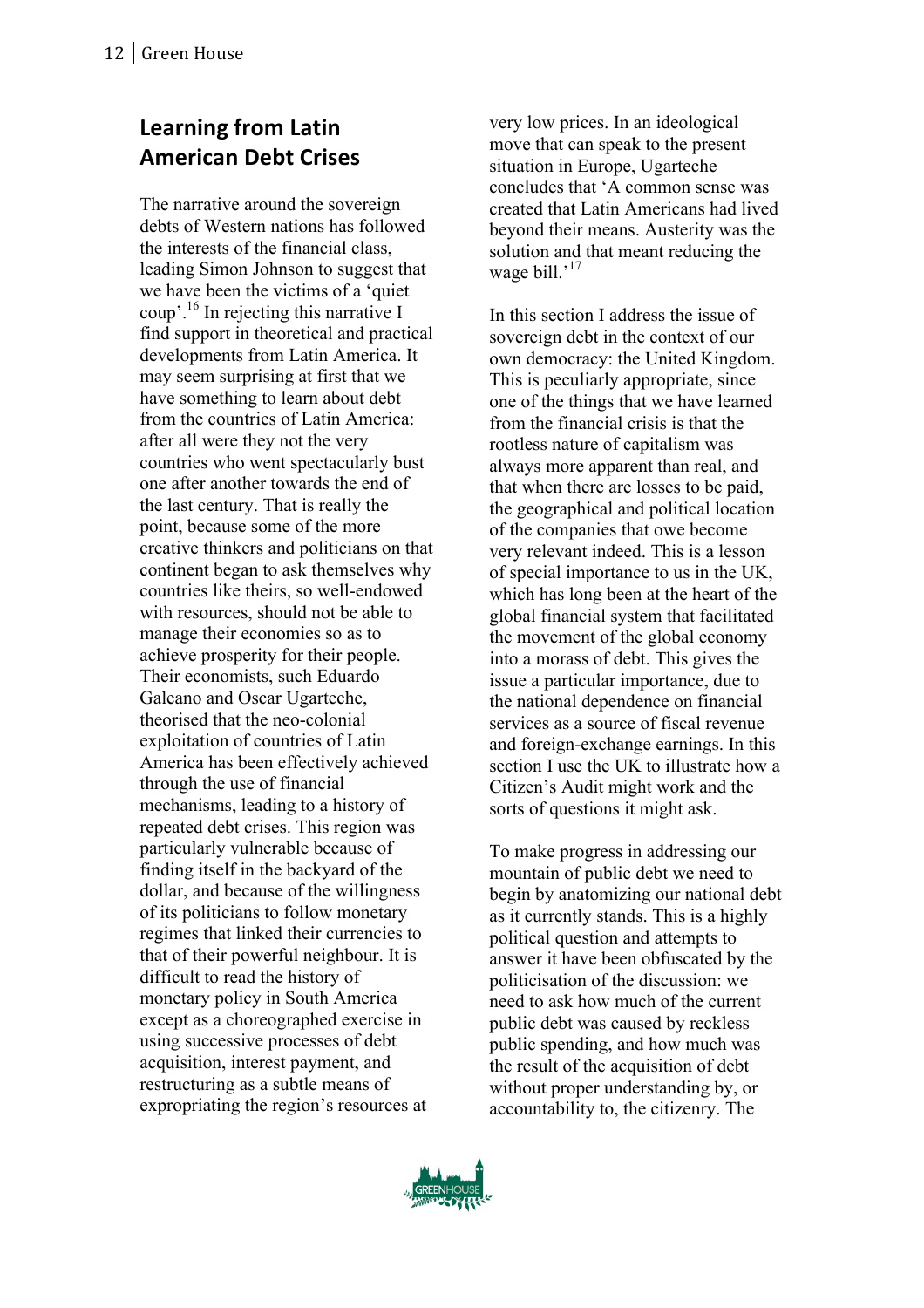two graphics below indicate the rates of public borrowing for the periods February 2007-December 2008 and February 2009-April 2010 and are highly suggestive of an answer to this question. We can see the rate of public borrowing begin to rise massively from autumn 2008, when the financial crisis began to hit. By February 2009 we are

on a completely different axis. So the financial crisis had an impact on our public-spending but the causation is not simple or direct. The intervening variables include a fall in tax revenues, higher rates of welfare spending, as well as a contraction in the size of the economy.

Graphical Representation of UK Public Sector Net Borrowing, December 2008 and April 2010 compared



*Source:* Public Sector Finances of the Office for National Statistics website: http://www.ons.gov.uk/ons/taxonomy/index.html?nscl=Public+Sector+Finance

Because money is not a fixed commodity but one whose value fluctuates wildly depending on levels of confidence estimates for the cost to the UK of the banking sector in recent years also vary considerably. According to the *Guardian*'s factcheck team, estimates vary between £1.162trn and £456bn.<sup>18</sup> Some useful work in forensically examining UK debt has been undertaken by the London-based New Economics Foundation. They reach some fairly stark conclusions:

- Public sector support for the banking sector amounts to at least £1.2 trillion committed, equivalent to 85 per cent of GDP – the highest level of any comparable economy
- In order to maintain existing levels of activity they [the government]

currently have to borrow £12 billion a month; the projections we reproduce in this report indicate that in 2011 they will have to borrow £25 billion a month.<sup>'19</sup>

They remind readers that this monthly total is equivalent to half the current expenditure on education or a quarter of the expenditure on health services. So, point one is that the debts we have taken on were the result of an emergency need to keep the financial system functioning. They were not the result of loose spending by a Labour government.

At present, the decision to focus on austerity means that millions are losing out through falling living standards, reduced public services, and unemployment. If we took the

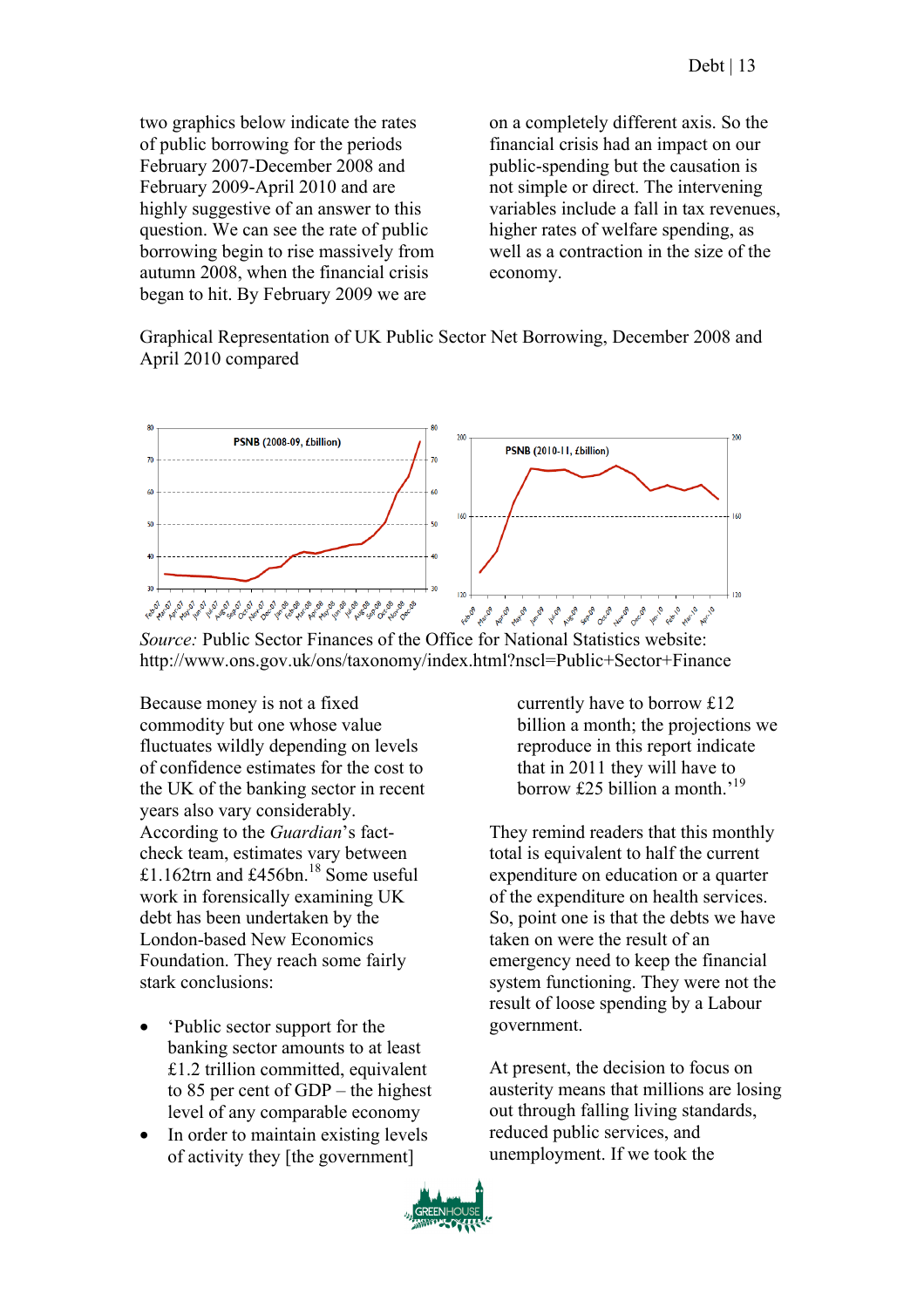alternative course of repudiating some of our debts who would be the losers?

Table 2 reproduces some figures from the UK Debt Management Office. These indicate that around a third of our national debt is in the hands of foreign creditors, but that a larger share is owned domestically, allowing us to engage in political negotiations between interest groups. The data shown in the graphic indicate that only 29 per cent of the gilts currently in circulation are held by overseas investors, with slightly more (30%) being held by UK insurance companies and pension funds. The nature of ownership of government debt is an aspect of the sovereign debt crisis that has not been widely discussed: we might wish to debate the relative merit

of claims made by global financiers and rentiers to the national wealth of our economies, compared with our own citizens. In the case of bonds held domestically a different kind of negotiation might be possible: downgrading bondholdings according to a taper, perhaps, so that the wealthiest lose the largest share of their holding. In the case of institutional bond-holders, such as pension funds, a political process might weigh losses to these funds against parallel losses or gains to vital public services. Pensioners and future pensioners might be defending their financial interests now to the detriment of the social and health services they will come to depend on in five or ten years' time.

|                                              | Q <sub>2</sub> 2007 | $\frac{0}{0}$ | Q2 2013   | $\frac{0}{0}$ |
|----------------------------------------------|---------------------|---------------|-----------|---------------|
| Insurance companies and<br>pension funds     | 228,619             | 50.1          | 342,226   | 30.5          |
| Overseas                                     | 144,424             | 31.6          | 414,267   | 25.2          |
| Bank of England (Asset<br>Purchase Facility) | $\theta$            | $\Omega$      | 378,293   | 27.9          |
| Monetary Financial Institutions <sup>a</sup> | $-11,231*$          | n/a           | 113,576   | 8.4           |
| Other financial institutions                 | 68,377              | 15.0          | 99,932    | 7.4           |
| Households                                   | 13,804              | 3.0           | 6,775     | 0.5           |
| Building societies                           | 1,101               | 0.2           |           |               |
| Local authorities and public<br>corporations | 664                 | 0.1           | 1,933     | 0.1           |
| Total                                        | 445,758             |               | 1,357,002 |               |

**Table 2.** Distribution of UK Gilt Holdings at 30 September 2011, £m (based on market values)

\* This is a 'repo' or repurchase position, meaning that the DMO was involved in a forward purchase deal with banks; in later tables 'banks' are referred to as 'other financial institutions'. *Source*: UK Debt Management Office (2011), *Quarterly Review*, October-December; available on the DMO website.

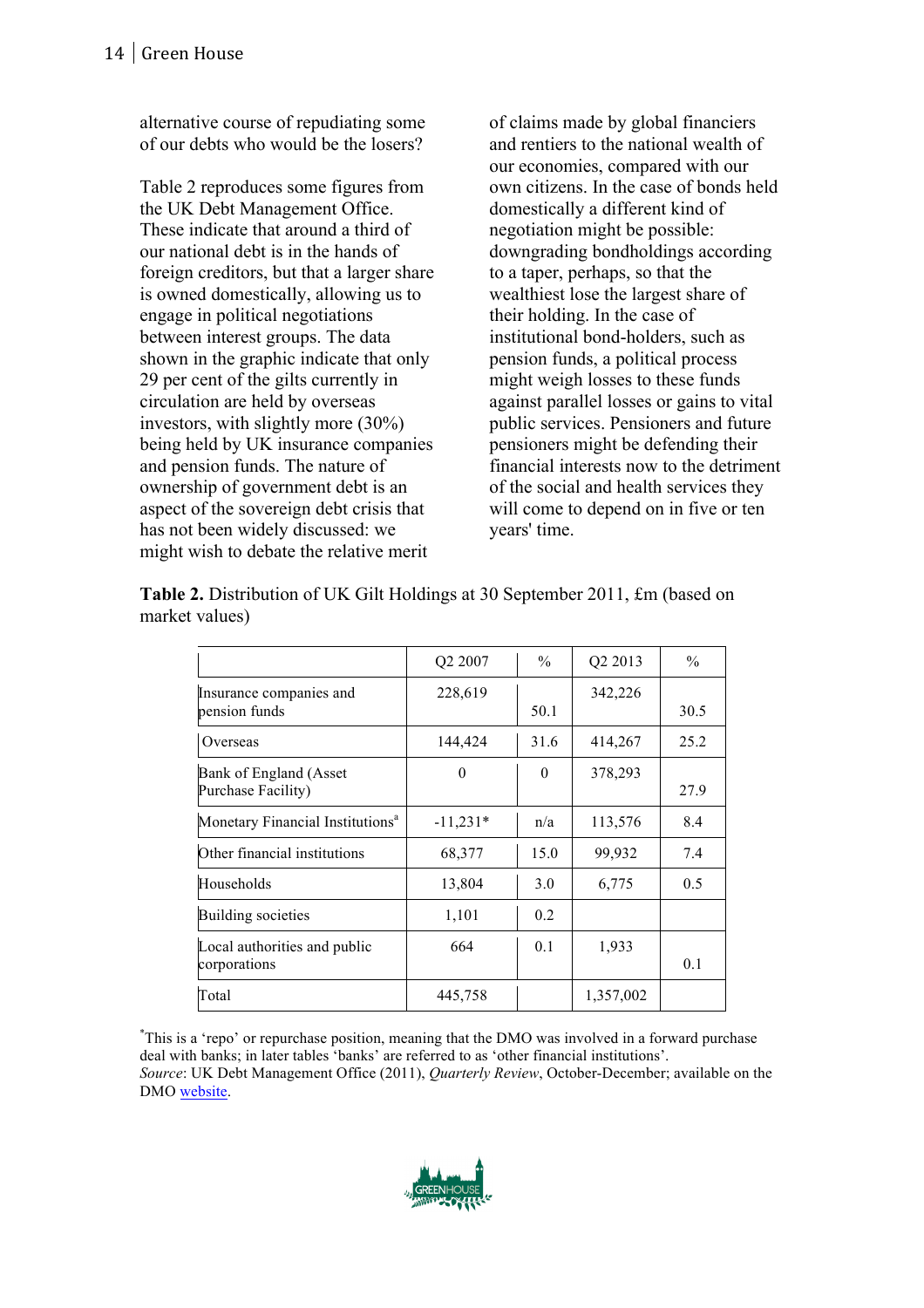The entirely novel policy of quantitative easing (QE) adopted as a mark of real desperation in March 2009 has led to the strange anomaly that just over a quarter of our public debt is actually owed to ourselves. This is distinct from the money we owe ourselves indirectly in our roles as pensioners or investment holders (which has declined from 50% to 30% following the crisis). This is money whose owner is titled 'Bank of England Asset Purchase Facility' and that sits unattended in the accounts while the politics of austerity rage on. This raises two questions: why have we decided to promise to pay ourselves back indefinitely rather than cancel our debts to ourselves; and, if the Bank of England can create enough money to buy back a third of our national debt, why doesn't it just go to town and buy back the rest as well? There may be answers to these questions but my hunch is that they are political rather than economic.

This brings me to the third point in my argument: are there proposals we could come up with for restructuring the debt so that we find ways of avoiding the destruction of the institutions of a civilised society we most value? It is this question that provides the rationale for a process known as 'debt audit' that has been undertaken by a number of Latin American societies. In a democracy decisions about who gains and who loses in situations of crisis should be open to public debate, and yet the obfuscation and complexity of financial arrangements have made this impossible, and have left citizens accepting the simplistic and frequently dishonest spin that 'we are all in this together' and that we have been 'living beyond our means'. So the critical question is who would lose out if we acknowledged that repayment of a debt

on this scale is inconsistent with living in a civilised society, and began a policy of negotiating with creditors that they would not see the whole of their lending repaid? This question drives the audit process, since the pressures to prevent a country from defaulting depends on the motives and relative power of those who will gain or lose:

'It is worth recalling that in a restructuring procedure, the different creditors do not have the same objectives. A retail bondholder does not aim to have the same exchange offer as that of an investment bank or a vulture fund. On the one hand, we might be talking about the lifetime savings of a senior citizen, while on the other hand, it might be someone that makes a business by investing in distressed debt on a regular basis.<sup>520</sup>

The most significant purpose of the audit would be to enable us to find answers to this question but we can begin to sketch some answers. For those who have investments in pension funds, they may see their pensions reduced but the public services they also mainly benefit from will be protected, so it will be a trade-off, but one that is fairer because those with larger savings will lose more, in contrast to the spending cuts that hit the poorest hardest. The overseas and other financial institutions would also lose out but this could be seen as compensation for the massive investment bubble they benefited from, and gained from, and which caused the banking and credit crisis that landed us all in this mess. These are just preliminary suggestions: it would be precisely this open and transparent discussion of how the value and the losses should be shared that the Audit

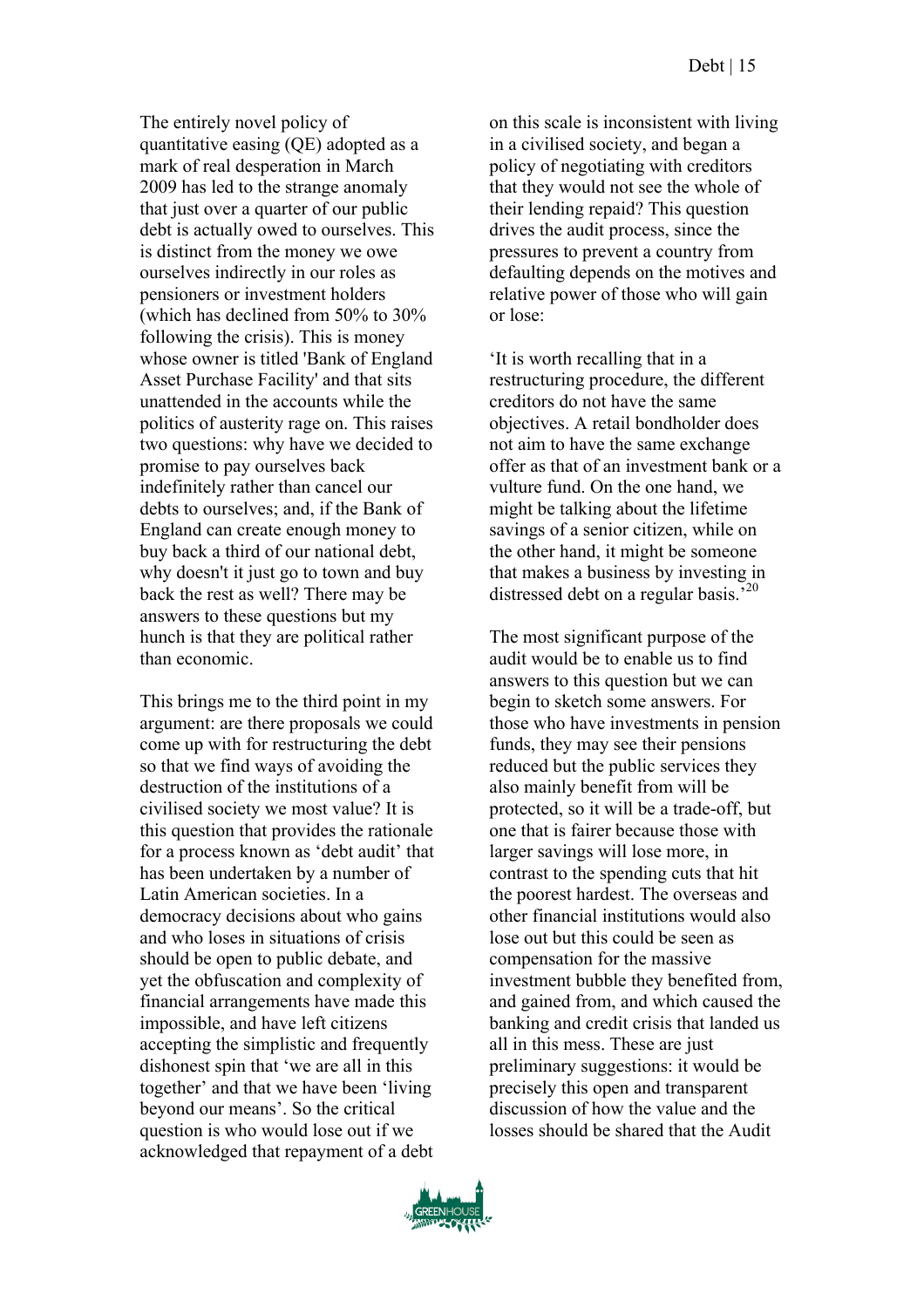# 16  $\vert$  Green House

Commission would be established to lead.

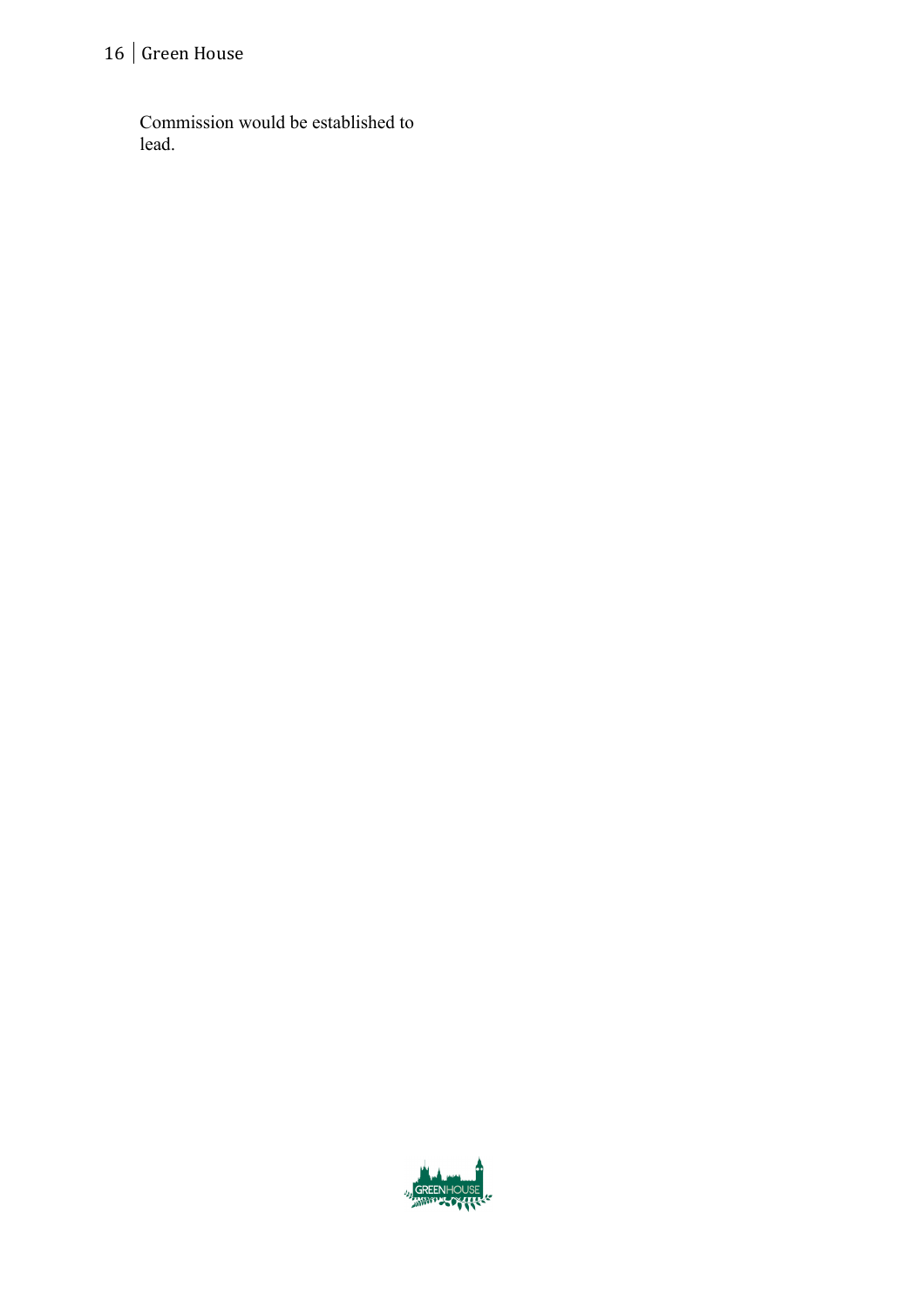# **Hoist by their Own Odious Petard**

The idea of establishing a national audit committee comes from Ecuador, where President Correa was elected in 2005 to preside over an economy which was oil-rich but whose wealth was being drained and whose people were left in poverty because 50% of national income was being spent on servicing foreign debt. In July 2007 he established a Debt Audit Commission to explore whether these debts had been acquired legitimately. The Commission reported in November 2008 and found that a series of Ecuadorian bonds were unlawful, and recommended that Ecuador should refuse to make payments on them. President Correa responded by repudiating this debt on the basis that it was 'improperly authorised by previous administrations and involved onerous interest rates, commissions and prepayments'. By the following April Ecuador had successfully renegotiated the bonds, reducing their value by  $65\%$ <sup>21</sup>

The discussion around which spending citizens should rightful be held responsible for is focused around the appealing concept of 'odious debt', which dates back to the  $19<sup>th</sup>$ -century, when the US wished to avoid responsibility for the debt of the states it had absorbed into its territory as a result of the Spanish-American War, specifically, the debt that Cuba had incurred under its colonial rules. It holds that:

'debt should not be transferable to successor regimes if (a) it was incurred without the consent of the people and (b) was not for their benefit (Alexander N. Sack, 1927; Ernst Feilchenfeld,

1931). The underlying principle is that just as an individual does not have to repay money that someone fraudulently borrows in her name, and a corporation is not liable for contracts that its chief executive officer enters into without authority to bind the firm, a country should not be responsible for debt that was incurred without the people's consent and was not used for their benefit.<sup>32</sup>

An idea which was developed for a single pragmatic requirement and had gathered dust in legal libraries came back to public attention in 2003, when the US Treasury Secretary used it as justification for repudiating the debts incurred by Saddam Hussein when it took over Iraqi territory. It derives from a strong moral sense that those responsible for acquiring debts should not be able to force this responsibility onto others who have neither consented to nor benefited from them:

'It is morally repugnant to saddle the population of a country, down unto generations yet unborn, with the obligation to repay debts that are truly odious in the Sackian sense. Most people instinctively believe that the consequences of reprehensible acts should be visited exclusively on the malefactors (in this case, the corrupt regime and its complaisant creditors). The question is whether this moral imperative can be translated into a workable legal theory.<sup>23</sup>

The concept of 'odious debt' has been related to debt acquired by regimes that have been regarded as illegitimate in international law either because they were oppressive, or undemocratic, or because a change in state regime rather than just government had taken place, in the case of Cuba and Iraq due to external invasion. But might we extend

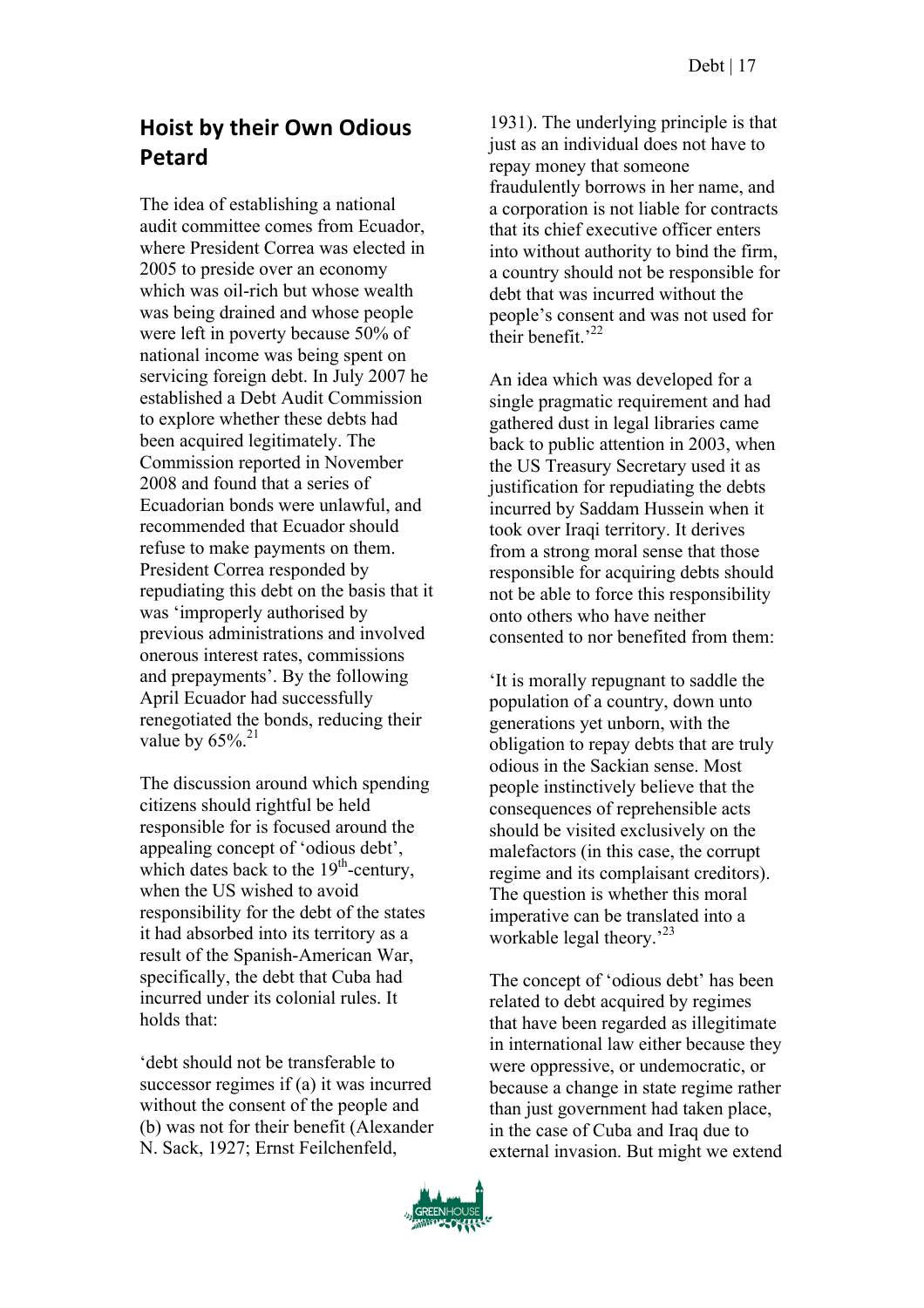this concept to stable western democracies, whose citizens are now struggling with oppressive debts? Recalling Sack's two conditions —that the debt was incurred without the consent of the people and was not for their benefit—can we apply these conditions to our own situation in the UK?

This is not the place to enter into a philosophical or legal discussion of consent, but such a route might be fruitfully followed in an area where ignorance on the part of the citizenry was so widespread. A clear finding of the various popular books that have emerged in the wake of the financial crisis is the opacity surrounding the behaviour of financial institutions and their employees, which left many key policy -makers and politicians, not to mention the citizens who trusted them to regulate the sector, ignorant of the 'dark arts'.<sup>24</sup> The role of the public in supporting the banks that are headquartered on their soil was not well understood, $25$  suggesting that meaningful consent to the financial costs of this can be questioned.

Whether or not it was for the benefit of UK citizens is perhaps more problematic. In a situation where the Chancellor of the Exchequer publicly stated that we were within hours of the cash -point machines failing, there was clearly a strong public need to support the monetary system, which required nationalising the banks at vast public expense.<sup>26</sup> But UK citizens were unfortunate that some of the world's largest banks were headquartered on their territory, and this led to their supporting a banking system for the general global good at their personal national expense. Whether the tax

receipts during the boom justified the cost of the bust to the UK balance sheet is one question that a Citizens Audit could seek to answer. Despite the repeated trumpeting of the contribution financial services makes to the Exchequer, government data demonstrates that it pays less in corporation tax than utilities and business services and considerably less than North Sea oil companies. $27 \text{ In}$ 2012/13 the financial services sector paid slightly less than £5bn in corporation tax while the manufacturing sector, which it is starving of cash, contributed just under £5bn. The banking levy contributed an additional £1.5bn in that year.<sup>28</sup>

Following a series of debt crises and defaults during the 1990s, the IMF attempted to create a 'sovereign debt restructuring mechanism' which, while unsuccessful, did lead to changes in the legal position surrounding default, enabling creditors to protect their interests via 'collective action clauses'.<sup>29</sup> However, as Panizza et al. point out, national governments are in a much stronger legal position than corporations since they have legal protection of their assets even if located on foreign territory, and because 'a sovereign cannot credibly commit to hand over assets within its borders in the event of a default',  $30$  a point whose validity appears to have been undermined by the use of default as a pretext for instituting large -scale privatisation of public assets in Greece and Italy as a sequel to the Eurozone crisis. However, they make clear that this protection from pursuit by private creditors has declined over time in US law, so that 'sovereign immunity no longer plays an important role in shielding sovereign debtors from

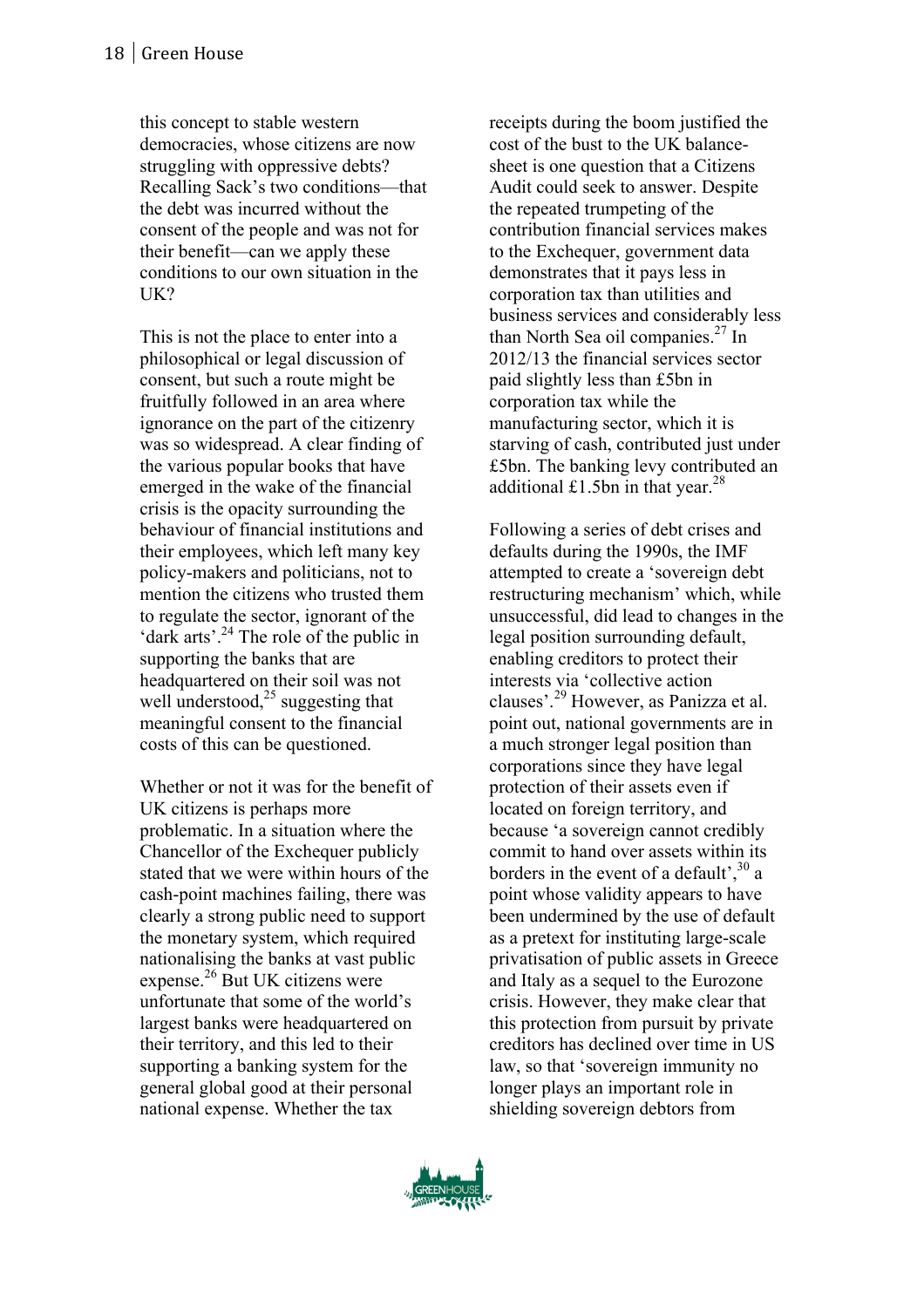creditor suits'.<sup>31</sup> If owed money by a sovereign, creditors have to make a decision about whether they are likely to gain more via expensive litigation than via a rescheduling agreement, meaning that over time nation-states are coming to have similar legal standing to that of corporations. However, given the difficulty of enforcement, a sovereign's willingness to impose a default seems to be a function of political will, rather than legal restraint, as the example of Argentina demonstrates.

The concept of 'odious debt' has been linked to discussions of the morality of debt forgiveness in the case of highly indebted countries: 'Most people instinctively believe that the consequences of reprehensible acts should be visited exclusively on the malefactors'.32 Citizens of European democracies that now see the IMF austerity programmes visited on them might ask whether a similar moral suasion might be used in their defence. In the case of highly indebted poorer countries of the majority world, the discussion around the morality of debts has been extended into a discussion around the need for a debt 'jubilee',<sup>33</sup> and this may be a route that the countries of Western Europe could choose to follow.

The reason the focus of this paper is on government debt is that it is there that the argument about the debt being odious can be most clearly made: the relationship between an implicit guarantee to the banking sector that most citizens were unaware of but are now paying for is clear. But what about the less direct ways in which we have been inveigled into paying off long-term and expensive debts via the PPP arrangements that have funded so many schools and hospitals? Might

they also be considered odious debts? Especially in a situation where, following an investigation into the deals made, the Public Accounts Committee concluded that 'The rewards to investors and managers of the funds appear to us to mean that the private sector was receiving excessive profits on the back of Government funded projects at the expense of the taxpayer.'34

And, as we saw in the earlier graphic on page 7, and has become the subject of media discussion recently,  $35$  it is the very high levels of individual debt that are likely to become the most urgent and problematic once interest rates begin to rise. If citizens were encouraged to take on debts for the sake of maintaining aggregate demand in the economy (see my earlier report in this series 'The Paradox of Green Keynesianism' for an explanation of how this was done), then to what extent is that a personal rather than a political responsibility?

It may be unsatisfying to read a report that raises so many questions that it cannot answer, but that is really my purpose here. I am seeking to raise the questions that lie behind the false consensus of austerity politics; and I am proposing, in the Citizens' Audit, a mechanism by which these questions can be sharpened, analysed and debated. Until we undertake some such process we have permitted the technocrats to take our democratic power from us in a less direct but none the less complete way as the troika have done in Ireland and the technocratic government has done in Italy.

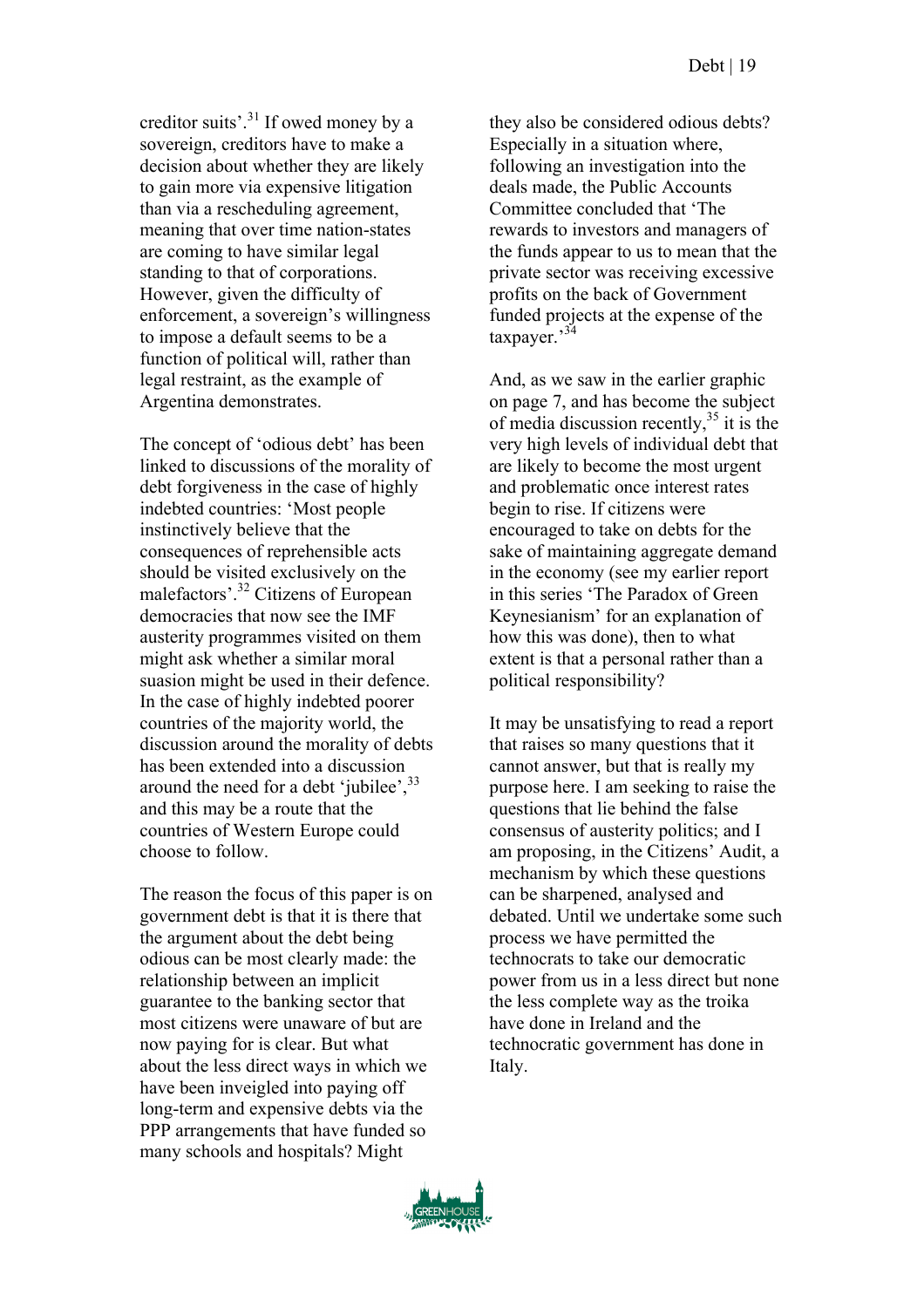# **Why We Can't Be Green If** We're In the Red

For the Chancellor-as-Thrifty-Housewife made popular by Prime Minister Thatcher and maintained (without the use of make -up or women's clothing) by George Osborne, nothing is as shameful as the opprobrium of failing to repay your debts. Monetary theorists see things rather differently. A country that has defaulted may face some temporary difficulty in raising loan finance, but this is likely to be short -lived. A research study from the Bank of England did not find this a compelling argument against default, arguing that 'Overall, the empirical evidence suggests that sovereign default is not necessarily associated with any loss of market access'.<sup>36</sup> If the choice is between destroying the social cohesion and supportive public institutions that we count as our due or renegotiating with wealthy foreign creditors then this is a debate that should be held publicly rather than made for us by our betters and turned into a hegemonic and unchallengeable 'consensus'.

The most resounding lesson from the 2008 financial crisis should be that creating our money privately, through banks, and with debts attached is not a civilized way to deal with the need to facilitate exchange. The alternative means of creating money is via a central bank that spends money into the economy (see Robertson and Huber, 2000). The resort to quantitative easing in the UK undermines the decades of argument that such a means of money creation was impossible and makes calls for the transfer of money creation from private

to public sectors much more credible. Creating money in this way would have the considerable benefit that at its first creation the money would be available to be spent for public purposes rather than private profit and could fund the building of the green infrastructure that a sustainable society will require. The Green Party passed a policy to create money in this way at its conference in September 2013.

Many important demands on investment are not being heard because of the deafening ubiquity of the politics of austerity. From the perspective of Green House the most important demand is for transitional investment to enable the transition towards a green economy. We propose the idea of 'transitional investment' to define how all finance should be invested to underpin a sustainable future. A transitional investment is one which, while requiring the investment of energy now, will ensure that less energy will be required in future; one might take the example of the concrete needed to support a wind -turbine. If the investment of energy merely increases future demand for energy, say through the installation of a system of recharging points for electric cars, leading to a higher demand for the production of such cars, it cannot be considered 'transitional investment'.

Determining what constitutes a transitional investment needs a related concept with a longer pedigree, the idea of Energy Return on Energy Invested (EROEI). An orthodox financial market will focus its decisions about investment on the highest financial return. However, from a sustainability perspective the more useful measure of the value of an

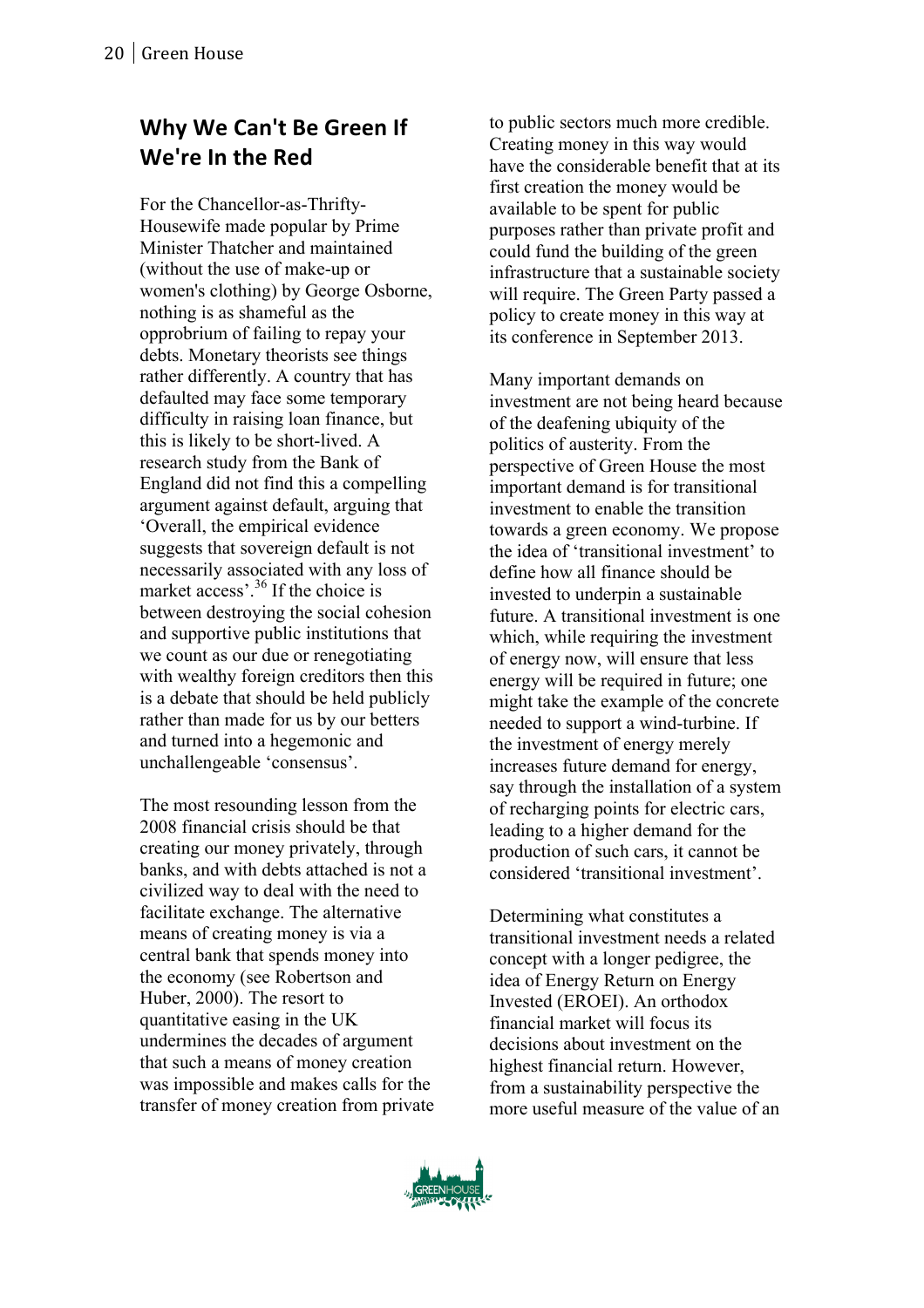investment is energy return on energy invested. For finance to be considered to be Green Finance it would need to balance a measure of ROI with a measure of EROEI (energy return on energy invested).<sup>37</sup>

The existence of a green investment gap is evidence of the failure of the financial markets to allocate capital in the long-run interests of society. We would suggest that, while it is possible to earn vast and rapid returns through merely taking positions on derivative products, there is never likely to be adequate investment in green infrastructure where returns are slower, lower, and should be measured in terms of social and environmental rather than narrowly financial benefit. The introduction of an EROEI criterion

will prevent the benefits in green investment with a high EROEI from being offset by investment that increases energy or carbon emissions elsewhere.

But most importantly neither this essential pro-sustainability investment nor the investment needed to maintain our schools and hospitals will be possible until we challenge the narrative of austerity that says we must cut and cut again to pay our creditors. We should ask who those creditors are. how we came to owe our lives to them and what would happen if we decided to negotiate our debts rather than allowing them to control our lives. Until we do this the attacks on the lives and livehoods we share as a civil society will continue and intensify.

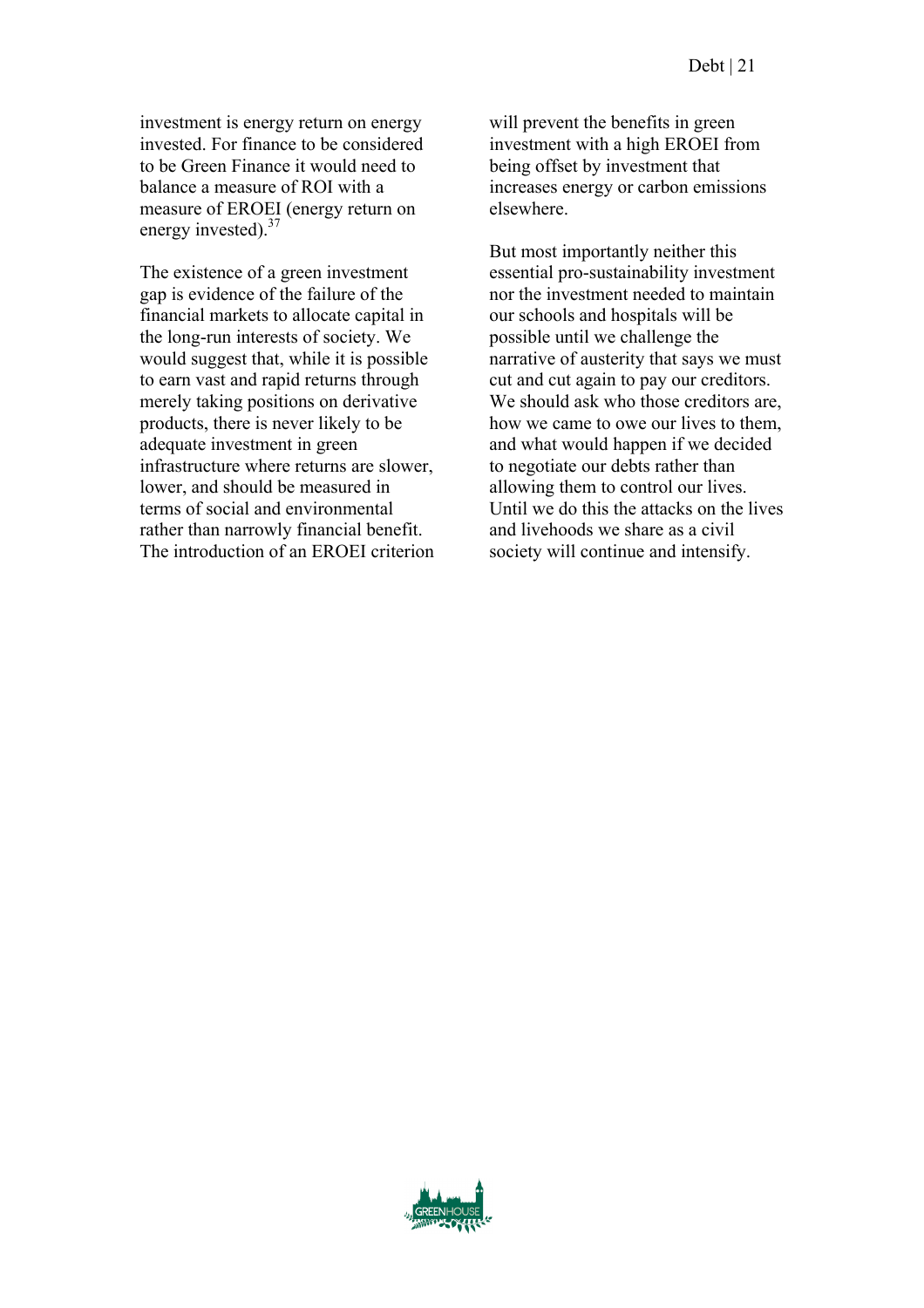#### **Endnotes**

<sup>6</sup> French, D. (2006), 'The Dutch Monetary Environment During Tulipmania', The Quarterly Journal of

Austrian Economics, 9/1: 3-14.<br><sup>7</sup> Haldane, A. and Kruger, M. (2001-2), 'The Resolution of International Financial Crises: Private Finance and Public Funds', Bank of Canada Review, winter.

 $^8$  Cato, M. S., 'Argentina in the Red: What can the UK's Regional Economies Learn from the

Argentinian Banking Crisis?', International Journal of Community Currency Research, 10: 43-55.<br><sup>9</sup> Olivares-Caminal, Rodrigo (2008), 'Sovereign bonds: A critical analysis of Argentina's debt

exchange offer', Journal of Banking Regulation, 10/1: 28-45.<br><sup>10</sup> Hornbeck, J. F. (2004), 'Argentina's Sovereign Debt Restructuring', CRS Report for Congress, available here: http://fpc.state.gov/documents/organization/393

<sup>11</sup> 'A victory by default? The successful restructuring of Argentina's debts has set a painful new benchmark for creditors', *Economist*, 4 Mar. 2005.

<sup>12</sup> Olivares-Caminal, op. cit. 29. <sup>13</sup> Economist, A victory by default? The successful restructuring of Argentina's debts has set a painful <sup>13</sup> new benchmark for creditors, 3 March; available on the <u>website</u>.<br><sup>14</sup> Haldane and Kruger, 'Resolution', p. 6.<br><sup>15</sup> Op. cit. p. 7.<br><sup>16</sup> Johnson, S. (2009), 'The quiet coup', Atlantic Magazine, May.<br><sup>17</sup> Op. cit. p. 8.<br><sup>18</sup>

http://www.theguardian.com/politics/reality-check-with-polly-curtis/2011/sep/12/reality-check-

banking-bailout<br><sup>19</sup> New Economics Foundation (2011), Where Did Our Money Go? Building a Banking System Fit for Purpose (London: Nef).<br><sup>20</sup> Olivares-Caminal, op. cit. 29.

<sup>21</sup> Gentile, C. M. (2010), 'The Market for Odious Debt', Law and Contemporary Problems, 73: 151-

174 (Fall 2010). Available at: http://scholarship.law.duke.edu/lcp/vol73/iss4/11.<br><sup>22</sup> Jayachandran, S. and Kremer, M. (2006), 'Odious Debt', American Economic Review, 96/1: 82-92. <sup>23</sup> Buchheit, L. C., Gulati, G. M., and Thompson, R. B. (2007), 'The Dilemma of Odious Debts', Duke

Law Journal, 56/5: 1201-62.<br><sup>24</sup> Cable, V. (2009), The Storm: The World Crisis and What it Means (Atlantic Books); Lanchester, J. (2010), Whoops! Why Everyone Owes Everyone and No one Can Pay (London: Allen Lane).

<sup>25</sup> Mellor, M. (2010), The Future of Money (London: Pluto).<br><sup>26</sup> Treanor, J. (2009), 'Cash machines were monitored every hour during banking crisis', Guardian, 11 October.

<sup>27</sup> HMRC (2013), Corporation Tax Statistics, available here: http://www.hmrc.gov.uk/statistics/ct-

receipts/corporation-tax-statistics.pdf<br>
<sup>28</sup> HMRC tax statistics Table 11.1, available here: http://www.hmrc.gov.uk/statistics/ct-<br>
receipts/table11-1a.pdf

 $29$  Panizza, U., Sturzenegger, F. and Zettelmeyer, J. (2009), 'The Economics and Law of Sovereign Debt and Default', Journal of Economic Literature, 47:3, 651–698. <sup>30</sup> Op. cit., p. 653.



<sup>&</sup>lt;sup>1</sup> Shelley, A Philosophical View of Reform, 1820<br><sup>2</sup> Fahmy, E., Thumim, J. and White, V. (2011), 'The distribution of UK household CO2 emissions: Interim report' (York: Joseph Rowntree Foundation).

<sup>&</sup>lt;sup>3</sup> Writing in the Guardian, 'Quantitative Easing Should be Aimed at Green Economy':

http://www.theguardian.com/environment/2012/jun/26/david-king-quantitative-easing-green <sup>4</sup> For information on the nature of these funding deals see David Hall's Critique of PPPs (2008), available here: http://www.epsu.org

 $<sup>5</sup>$  Maxed Out: Serious Personal Debt in Britain, November 2013, available here:</sup>

http://www.centreforsocialjustice.org.uk/UserStorage/pdf/Pdf%20reports/CSJ\_Serious\_Debt\_report\_W EB\_final.pdf